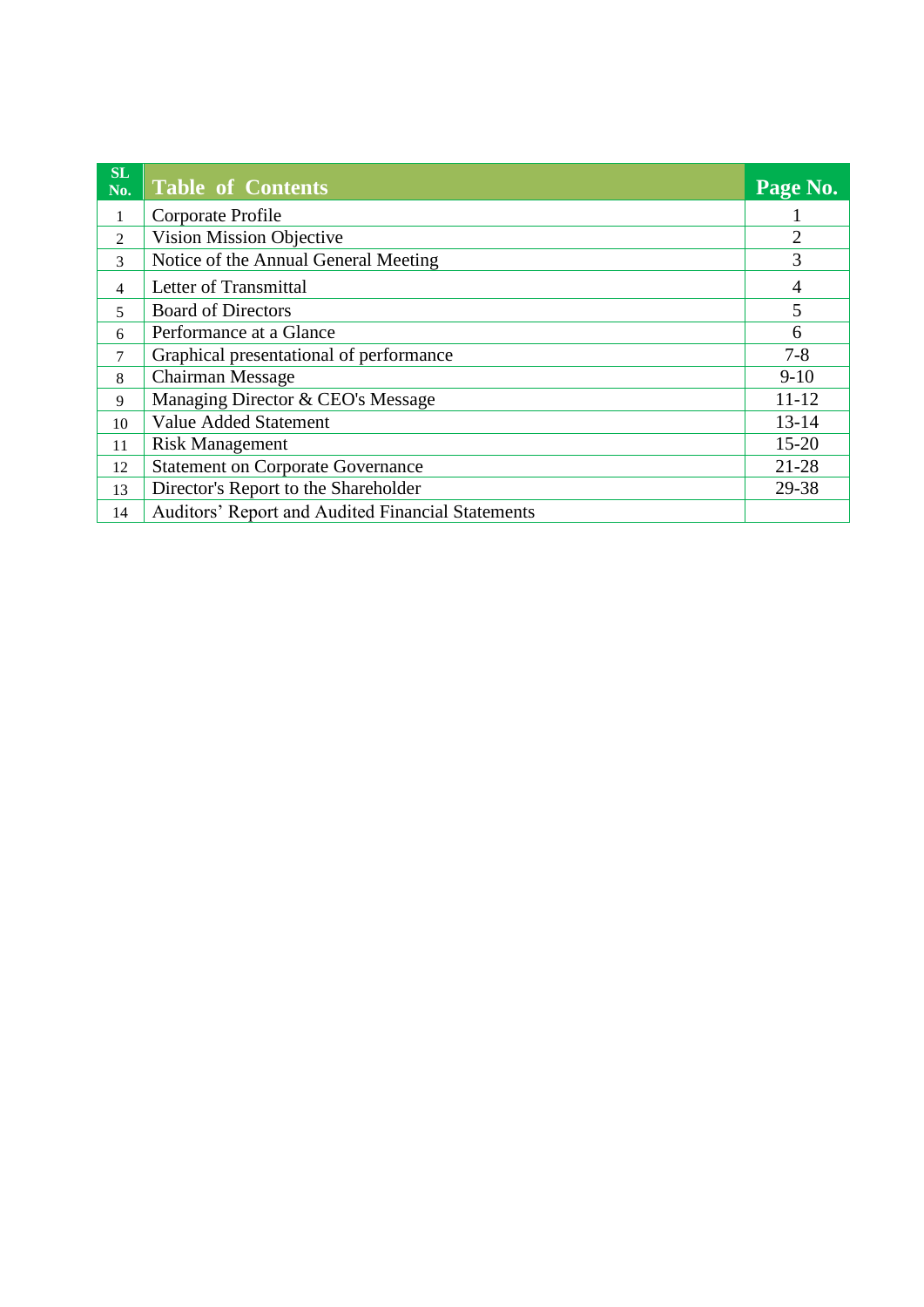# **Agrani SME Financing Company Limited**

#### Corporate Profile

As on 31.12.2014

 $\overline{1}$ 

| Genesis                   | Agrani SME Financing Company Limited (the Company) has<br>been incorporated as a public limited Company on 27 October,<br>2010 vide certificate of incorporation No. C- 87827/10. The<br>company has taken over the ongoing work of Small Enterprise<br>Development Project (A Norway and Agrani bank funded<br>Project of Ministry of Finance, Bangladesh) on a going concern<br>basis through a Vendor's Agreement signed between the<br>Ministry of Finance of the People's Republic Bangladesh, the<br>Board of Directors on behalf of the Agrani Bank Limited and<br>the Board of Directors on behalf of the Agrani SME Financing<br>Company Limited on 27 December, 2011. The company has set<br>31 December, 2011 as the effective date of handing over the<br>SEDP operation to Agrani SME Financing Company Limited.<br>The Company's current shareholdings comprise the Agrani<br>Bank Limited and six other shareholders nominated by the<br>Bank. The company has 42 branches as on 31 December, 2014<br>(with no overseas branch). |  |  |  |
|---------------------------|-------------------------------------------------------------------------------------------------------------------------------------------------------------------------------------------------------------------------------------------------------------------------------------------------------------------------------------------------------------------------------------------------------------------------------------------------------------------------------------------------------------------------------------------------------------------------------------------------------------------------------------------------------------------------------------------------------------------------------------------------------------------------------------------------------------------------------------------------------------------------------------------------------------------------------------------------------------------------------------------------------------------------------------------------|--|--|--|
| <b>Legal Status</b>       | Public Limited company (Governed by the Bank<br>Companies Act 1991 and Financial Institution Act 1993)                                                                                                                                                                                                                                                                                                                                                                                                                                                                                                                                                                                                                                                                                                                                                                                                                                                                                                                                          |  |  |  |
| Chairman                  | Syed Abdul Hamid, PhD, FCA                                                                                                                                                                                                                                                                                                                                                                                                                                                                                                                                                                                                                                                                                                                                                                                                                                                                                                                                                                                                                      |  |  |  |
| Managing Director & CEO   | A.K.M.Mujibur Rahman                                                                                                                                                                                                                                                                                                                                                                                                                                                                                                                                                                                                                                                                                                                                                                                                                                                                                                                                                                                                                            |  |  |  |
| <b>Company Secretary</b>  | Md. Muzahidul Islam Zoarder                                                                                                                                                                                                                                                                                                                                                                                                                                                                                                                                                                                                                                                                                                                                                                                                                                                                                                                                                                                                                     |  |  |  |
| <b>Registered Office</b>  | 11/3, Toyenbee Circular Road (6th Floor)                                                                                                                                                                                                                                                                                                                                                                                                                                                                                                                                                                                                                                                                                                                                                                                                                                                                                                                                                                                                        |  |  |  |
| <b>Authorised Capital</b> | Tk.500 Crore(Five billion)                                                                                                                                                                                                                                                                                                                                                                                                                                                                                                                                                                                                                                                                                                                                                                                                                                                                                                                                                                                                                      |  |  |  |
| Paid up Capital           | Tk. 100 Crore (One billion)                                                                                                                                                                                                                                                                                                                                                                                                                                                                                                                                                                                                                                                                                                                                                                                                                                                                                                                                                                                                                     |  |  |  |
| <b>Operating Profit</b>   | Tk. $9.16$ Crore (91 million)                                                                                                                                                                                                                                                                                                                                                                                                                                                                                                                                                                                                                                                                                                                                                                                                                                                                                                                                                                                                                   |  |  |  |
| Employess                 | 139                                                                                                                                                                                                                                                                                                                                                                                                                                                                                                                                                                                                                                                                                                                                                                                                                                                                                                                                                                                                                                             |  |  |  |
| <b>Branches</b>           | 42                                                                                                                                                                                                                                                                                                                                                                                                                                                                                                                                                                                                                                                                                                                                                                                                                                                                                                                                                                                                                                              |  |  |  |
| Phone                     | 9511803-4                                                                                                                                                                                                                                                                                                                                                                                                                                                                                                                                                                                                                                                                                                                                                                                                                                                                                                                                                                                                                                       |  |  |  |
| Fax                       | $(02)$ 9567301                                                                                                                                                                                                                                                                                                                                                                                                                                                                                                                                                                                                                                                                                                                                                                                                                                                                                                                                                                                                                                  |  |  |  |
| E-mail                    | asfclbd@gmail.com                                                                                                                                                                                                                                                                                                                                                                                                                                                                                                                                                                                                                                                                                                                                                                                                                                                                                                                                                                                                                               |  |  |  |
| <b>Auditors</b>           | MAHFEL HAQ & CO.                                                                                                                                                                                                                                                                                                                                                                                                                                                                                                                                                                                                                                                                                                                                                                                                                                                                                                                                                                                                                                |  |  |  |
|                           | Chartered Accountants.                                                                                                                                                                                                                                                                                                                                                                                                                                                                                                                                                                                                                                                                                                                                                                                                                                                                                                                                                                                                                          |  |  |  |
|                           | <b>BGIC Tower (4th Floor)</b>                                                                                                                                                                                                                                                                                                                                                                                                                                                                                                                                                                                                                                                                                                                                                                                                                                                                                                                                                                                                                   |  |  |  |
|                           | 34, Purana Paltan, Dhaka-1000.                                                                                                                                                                                                                                                                                                                                                                                                                                                                                                                                                                                                                                                                                                                                                                                                                                                                                                                                                                                                                  |  |  |  |
| Income Tax and Financial  | Shahadat Rashid & Co.                                                                                                                                                                                                                                                                                                                                                                                                                                                                                                                                                                                                                                                                                                                                                                                                                                                                                                                                                                                                                           |  |  |  |
| Consultant                | <b>Chartered Accountants.</b>                                                                                                                                                                                                                                                                                                                                                                                                                                                                                                                                                                                                                                                                                                                                                                                                                                                                                                                                                                                                                   |  |  |  |
|                           | 67 Dilkusha (5th Floor), Dhaka-1000                                                                                                                                                                                                                                                                                                                                                                                                                                                                                                                                                                                                                                                                                                                                                                                                                                                                                                                                                                                                             |  |  |  |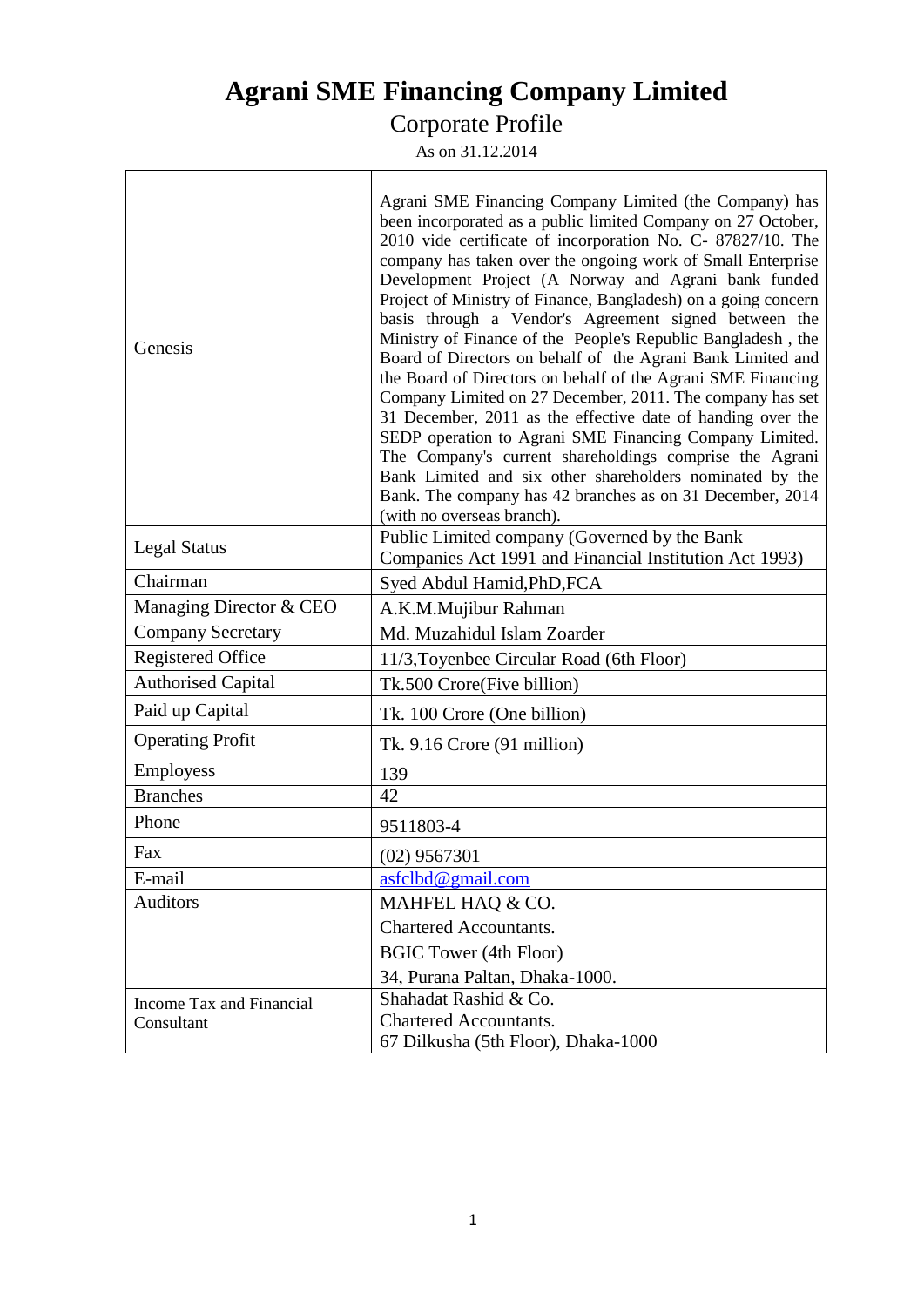## **Vision**

In line with the national strategy for economic growth, poverty reduction, and social development, Poverty Reduction Strategy Papers (PRSP) has been prepared following the millennium development goal declared by the UN to reduce the poverty by 50% by 2015. In order to achieve these objectives, annual GDP growth should be at least 7% for which investment is an important driving factor. The implementation of company's core activities through financing the Small and Medium Enterprises of missing middle section would contribute to the fulfillment of these objectives. Following the GOB strategy for the poverty alleviation, the vision of the company is *to develop sustainable small and medium scale entrepreneurs to generate income and employment opportunities with special emphasis to the women entrepreneurs.*

## **Mission**

To realize the vision, the company will implement small and medium credit servicing to the eligible entrepreneurs with particular emphasis to women entrepreneurs in the urban, semi-urban and rural areas. The potential entrepreneurs will be identified and entrepreneurship/skill development training will be conducted for giving them a hands-onexperience to skillfully run their enterprises along with providing credit facilities to implement his/her projects/enterprise. The mission of the company is *to create successful entrepreneurs by providing financial assistance with intense supervision and monitoring so as to ensure the fruitful implementation of the financed projects/enterprises.*

## **Objectives**

The overall objectives of the company include the following:

- To carry on the activities for the purposes of enhancing the income of, and employment generation for urban, semi-urban and rural people.
- To carry on business of SME financing by developing small and medium enterprise through financial assistance in the form of providing loans with the ultimate goal to develop entrepreneurship and to alleviate poverty.
- To carry on business of SME financing by developing small and medium scale labour intensive enterprise in order to create jobs for the unemployed and increase income for the missing middle group of the country.
- To arrange entrepreneurship and skill development training programme for the existing and identified potential entrepreneurs and their employees.
- To promote woman entrepreneurs with giving emphasis and encouragement to the woman entrepreneurs in carrying out small enterprise business so as to enabling them to start up their enterprises for changing their lots as well as to help developing the economy of the country.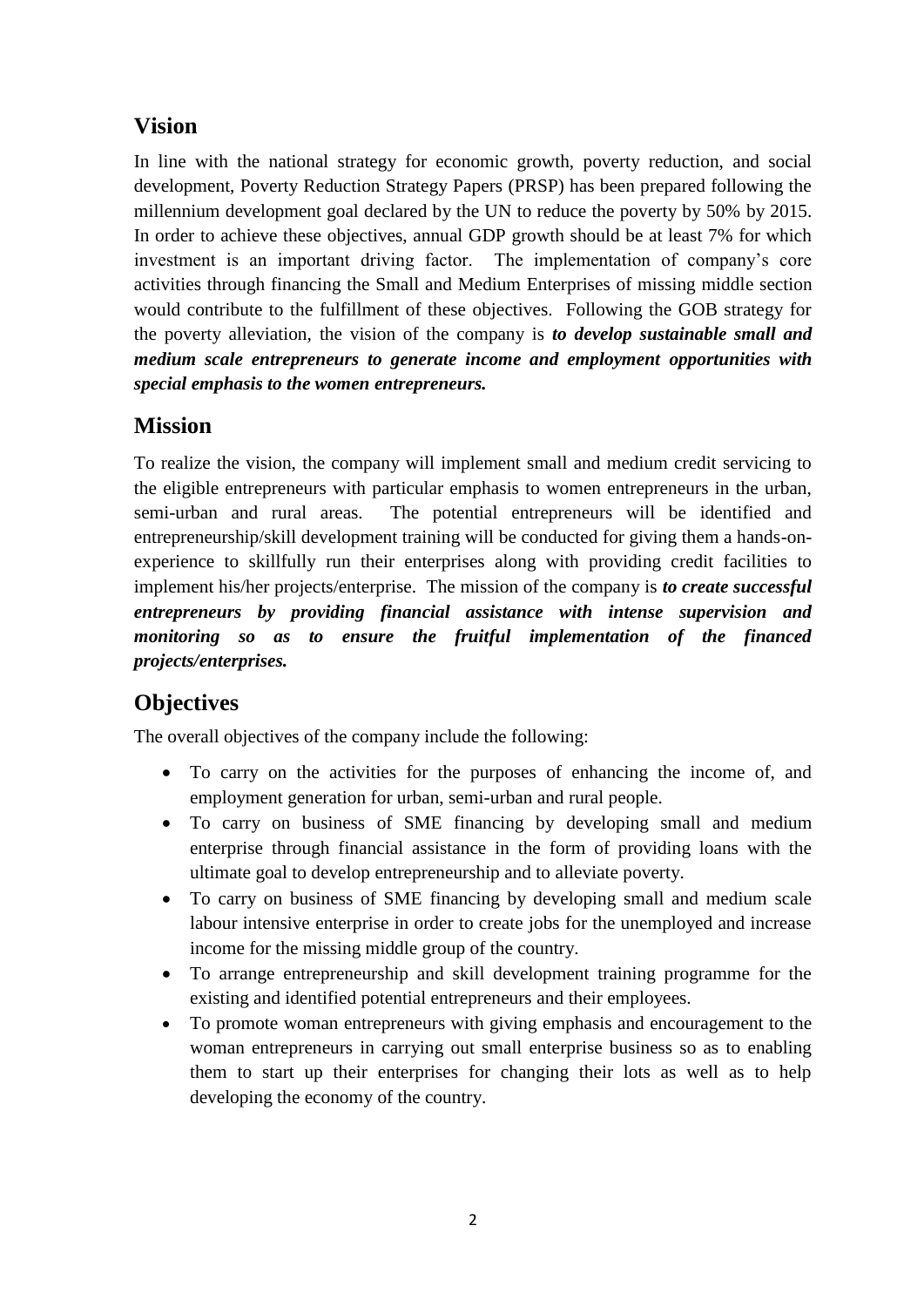Notice of the Fourth

## Annual General Meeting

Notice is hereby given to all Shareholders of Agrani SME Financing Company Limited that the  $4<sup>th</sup>$  Annual General Meeting of the Company will be held on May 25, 2015 at the Board Room of Agrani SME Financing Company Limited (Head Office, 11/3, Toyenbee Circular Road,  $6<sup>th</sup>$  Floor, Motijheel Commercial Area, Dhaka-1000) to transact the following business and adopt necessary resolutions:

Agenda

- 1. To read and confirm the minutes of the  $3<sup>rd</sup>$  Annual General Meeting held on April 24, 2014.
- 2. To receive, consider and adopt the Audited Financial Statements of the Company for the year ended 31 December 2014 together with the Directors' Report and the Auditors' Report thereon.
- 3. As per Article 83 of the Articles of Association of the Company 1/3 of the Directors of the Company shall retire from the office.
- 4. As per Article 85 of the Articles of Association of the Company the retiring Directors shall eligible for re-nomination/re-election.
- 5. To appoint Auditors for the Year 2015 and to fix their remuneration.
- 6. Any other business to be discussed with the permission of the chair.

By Order of the Board of Directors

**Md. Muzahidul Islam Zoarder**

Deputy General Manager & Company Secretary

Dated: May 11, 2015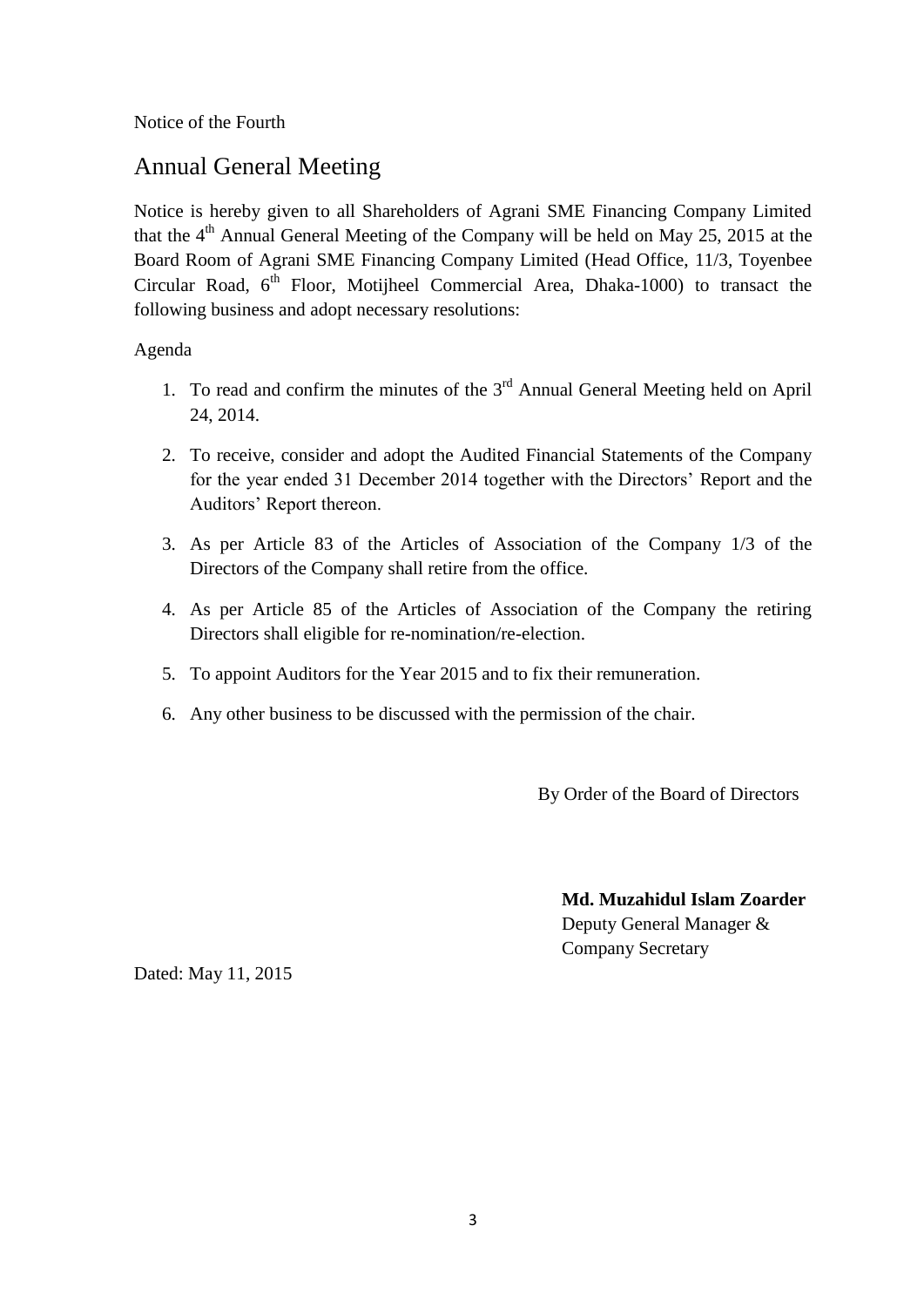# Letter of Transmittal

To All shareholders Registrar of Joint Stock Companies & Firms Securities and Exchange Commission Dhaka.

Sub: Annual Report for the year ended 31 December 2014.

Dear Sir (S)

We are pleased to enclose herewith a copy of the Annual Report 2014, together with the Audited Financial Statements of Agrani SME Financing Company Limited for your kind information and record.

Yours sincerely

A.K.M. Mujibur Rahman Managing Director & CEO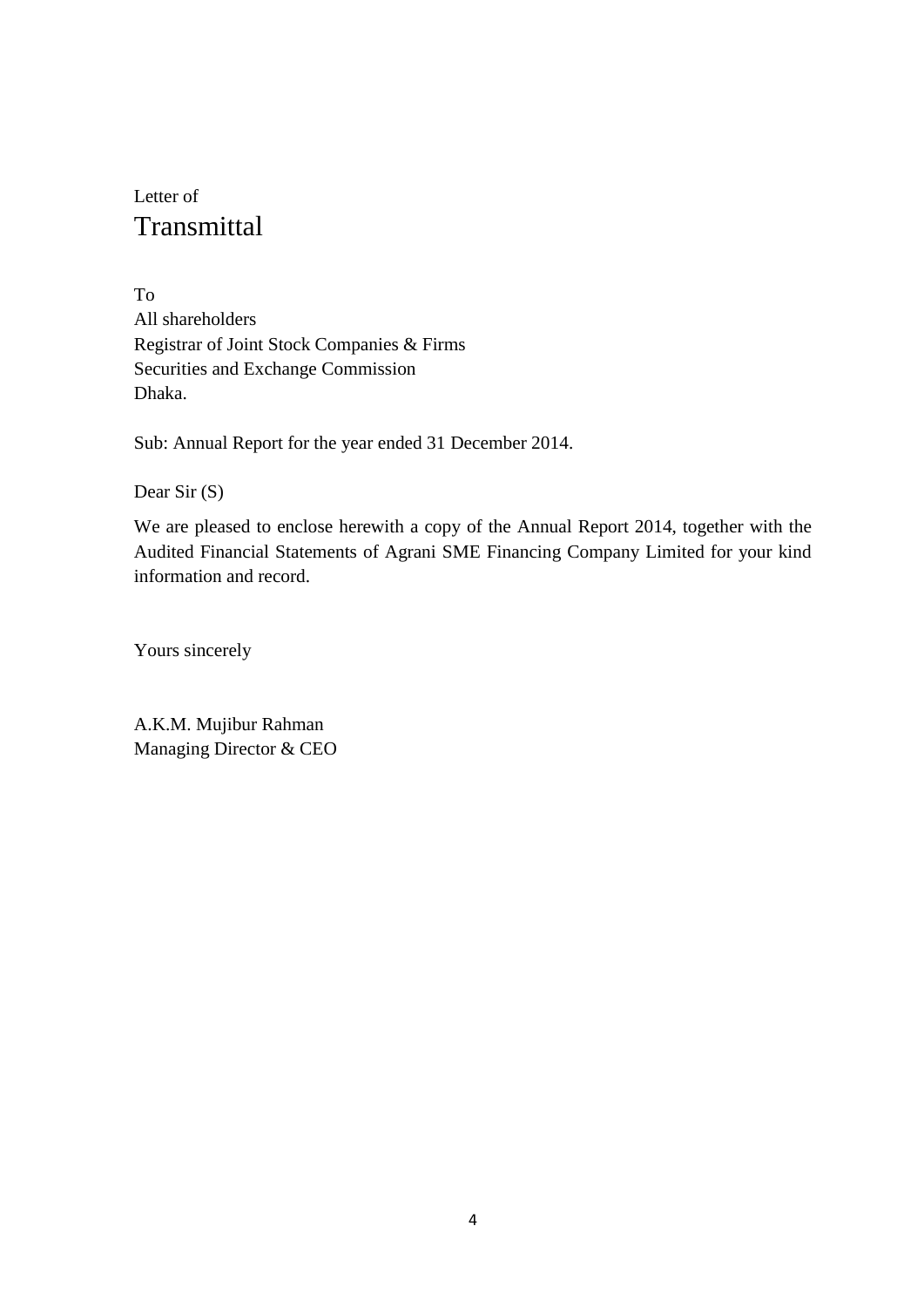# **Board of Directors**



**Syed Abdul Hamid, Phd, FCA** Chairman



**Khondker Sabera Islam** Director



**Mizanur Rahman Khan** Director



**Krishibid A.K.M. Abdur Rafique** Director



**Md. Nazrul Islam Farazi** Director



**Muhammad Awal Khan**  Director



**A.K.M. Mujibur Rahman** MD & CEO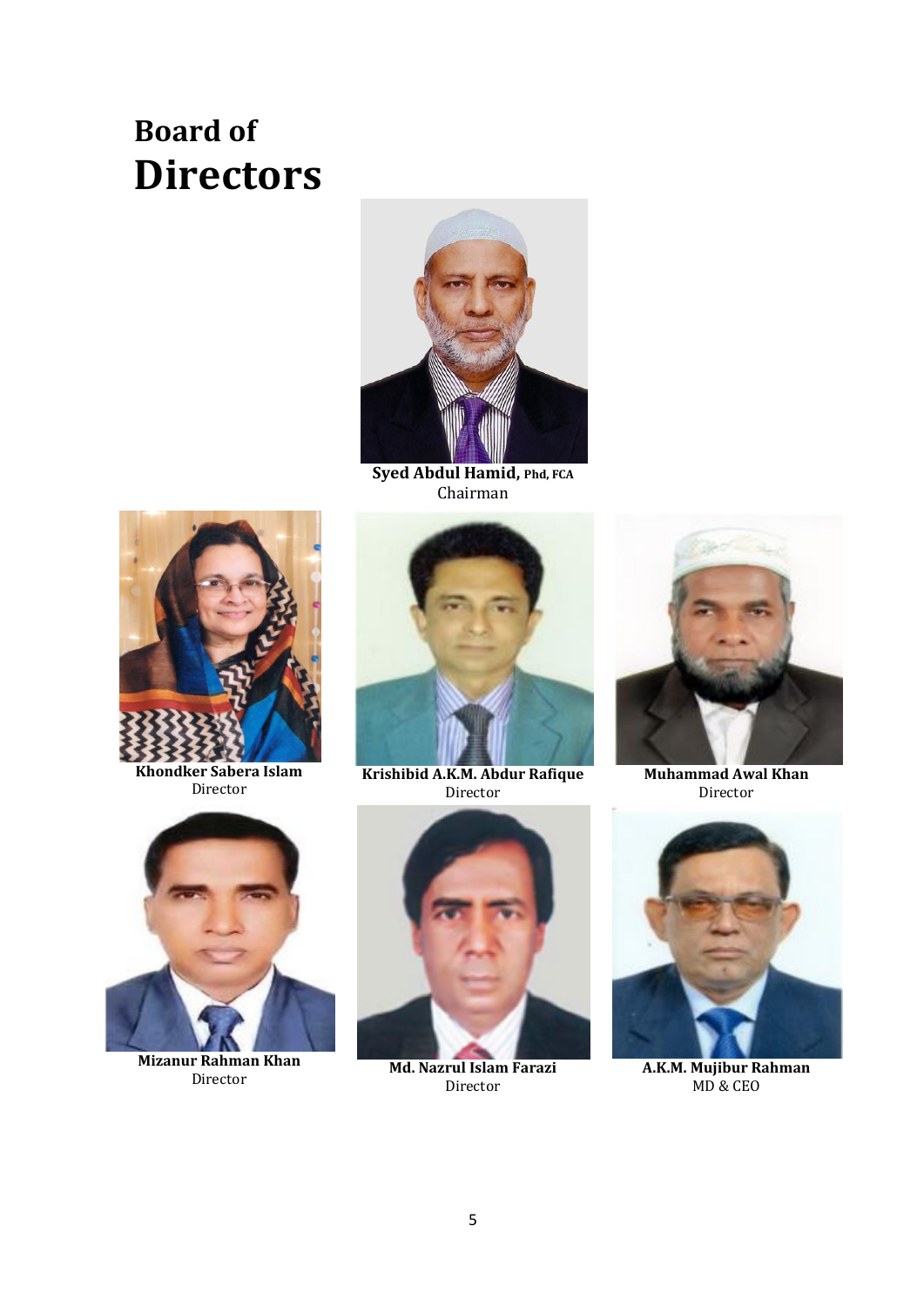# **Performance at a Glance**

as of and for the year ended 31 December,

|                                             |        |        | (Tk. in millions) |
|---------------------------------------------|--------|--------|-------------------|
|                                             | 2014   | 2013   | <u>2012</u>       |
| <b>Results of Operation</b>                 |        |        |                   |
| Operating revenue                           | 153    | 130    | 90                |
| Operating expenses                          | 62     | 60     | 40                |
| Profit before Tax                           | 91     | 70     | 50                |
| Net Profit                                  | 60     | 38     | 29                |
| <b>Balance Sheet</b>                        |        |        |                   |
| <b>Total liabilities</b>                    | 179    | 171    | 160               |
| Paid up Capital                             | 1000   | 1000   | 1000              |
| Shareholder equity                          | 1179   | 1081   | 1179              |
| Property Plant and Equipment                | 16     | 7      | 3                 |
| <b>Ordinary Shares Information</b>          |        |        |                   |
| <b>EPS</b>                                  | 6.02   | 3.82   | 2.85              |
| Book Value per share of 100 (end of period) | 118    | 112    | 108               |
| <b>Financial Ratios (%)</b>                 |        |        |                   |
| Return on assets                            | 3.50%  | 3.02%  | 2.53%             |
| Return on equity                            | 4.70%  | 3.47%  | 2.81%             |
| Equity of assets                            | 86.80% | 87.00% | 87.00%            |
| Efficiency ratio                            | 40.49% | 46.32% | 44.93%            |
| Non Performing assets to loans              | 11.21% | 8.69%  | 9.90%             |
| Others                                      |        |        |                   |
| <b>No. of branches</b>                      | 42     | 41     | 41                |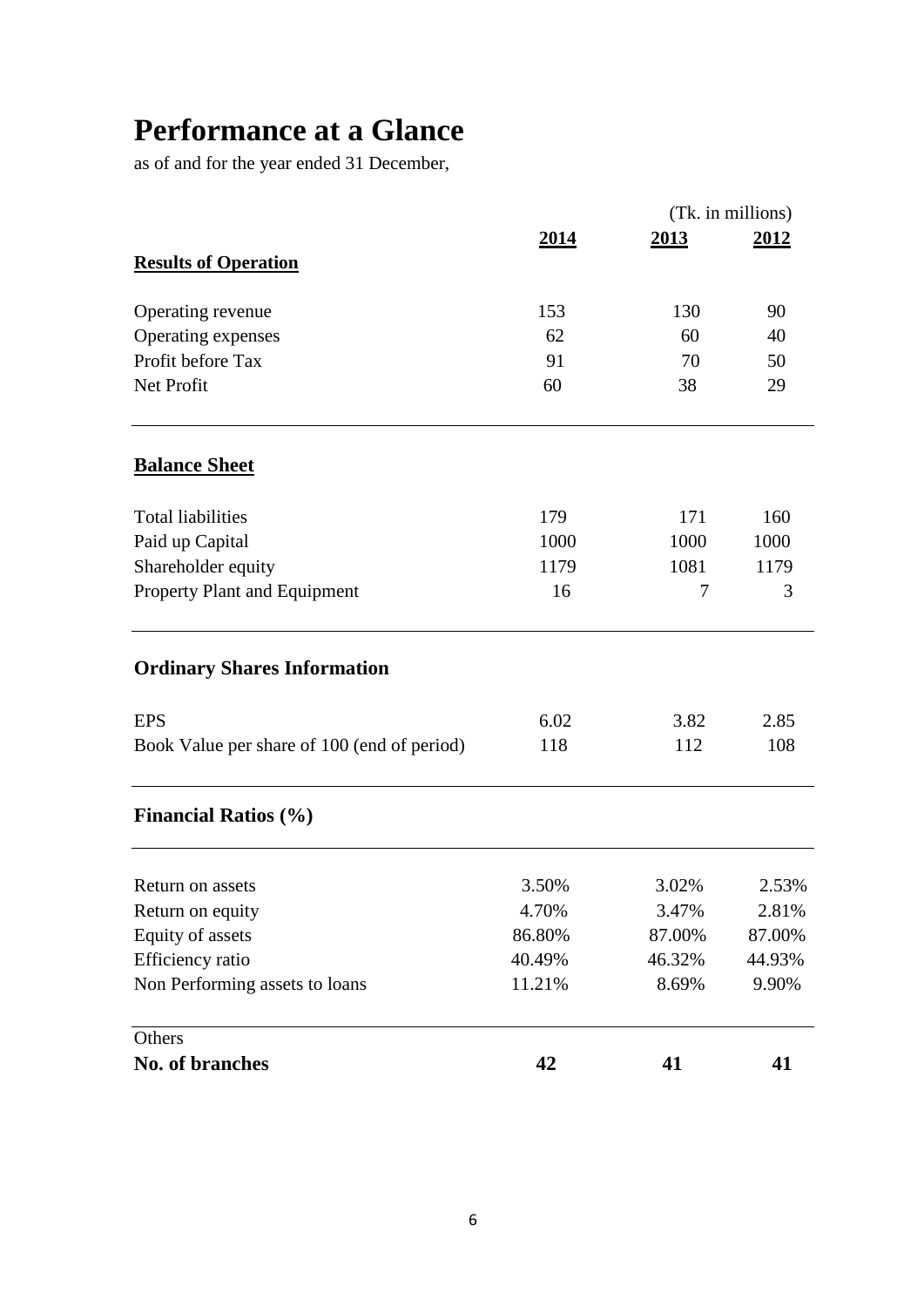# **Graphical Presentation of Financial Information-As on 31st December 2014**



#### **1. Sector-wise Loans and Advances**

#### **2. Gender wise Loans and Advance**

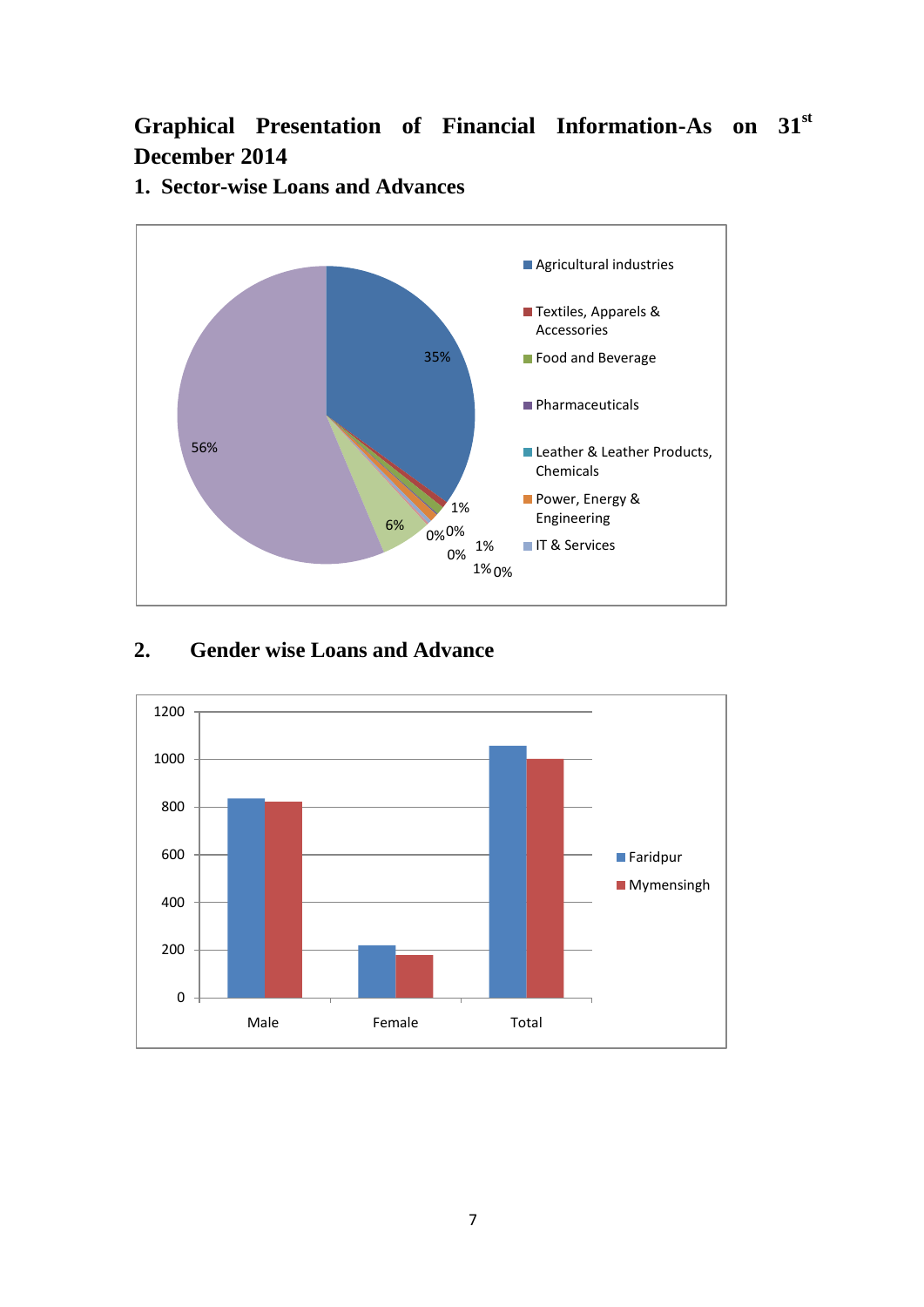## **3. Sources of Fund**



### **4. Uses of Fund**

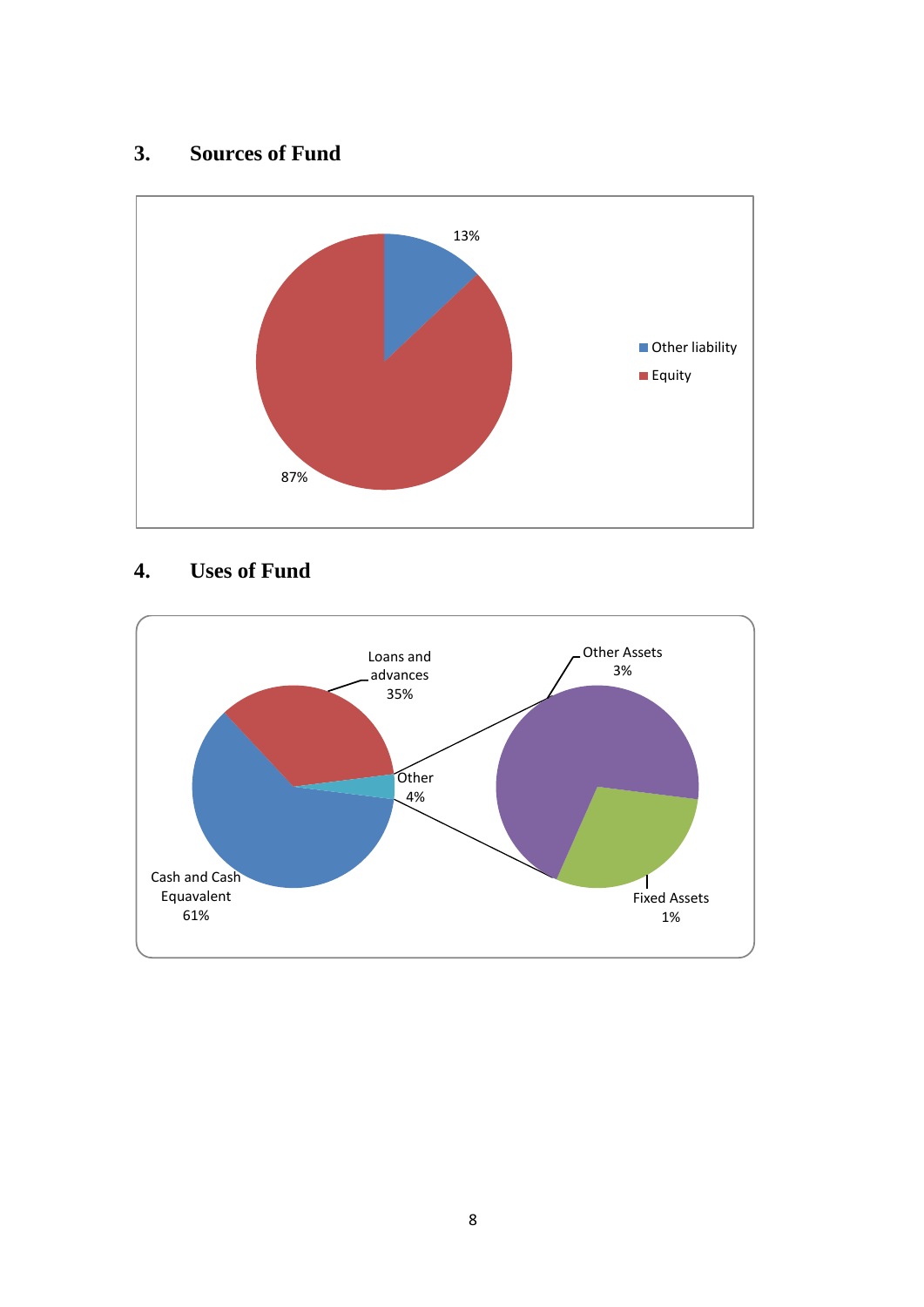

#### **CHAIRMAN MESSAGE**

Bismillahir Rahmanir Rahim Respected Shareholders As-salamu Alaikum

I extend you hearty welcome to the fourth Annual General Meeting of the Company on behalf of the Board of Directors of Agrani SME Financing Company Limited and on my personal behalf. I also take pride in sharing the performance and future plan of the Company. The Agrani SME Financing Company Limited (the Company) has been incorporated as a public limited company and a subsidiary of the Agrani Bank Limited on October 27, 2010 taking over the ongoing operation of Small Enterprises Development Project (A Norway and Agrani Bank Limited Funded Project of Ministry of Finance, Bangladesh) on a going concern basis through a Vendor's Agreement signed among the Bank & Financial Institutions Division, Ministry of Finance, Govt. of the People's Republic of Bangladesh, the Board of Directors on behalf of the Agrani Bank Limited and the Board of Directors on behalf of the Agrani SME Financing Company Limited on December 27,2011 and as per the clause as delineated in the stated Vendors agreement, December 31, 2011 is kept as the effective date of handing over the SEDP operation as to be the operation of Agrani SME Financing Company Limited. One of the main objectives of the company is to carry on the activities for the purposes of enhancing the income of, and employment generation for urban, semi-urban and rural people. The Company is very much determined to help build and develop sustainable small and medium scale entrepreneurs to generate income and employment opportunities with special emphasis to the women entrepreneurs. The activities of the company are being operated in total 42 branches including a Principal branch situated at the Head office of the Company. We hope gradually the area will be extended.

With your support and trust, we have passed another successful but challenging year in 2014. The world economy experienced subdued growth for another year in 2014, unable to meet even the modest projections many institutional forecasters made earlier. Under performance in the world economy was observed across almost all regions and major economic groups. Most developed economies continued struggling in an uphill battle against the lingering effects of the financial crisis, grappling in particular with the challenges of taking appropriate fiscal and monetary policy actions. In Bangladesh, GDP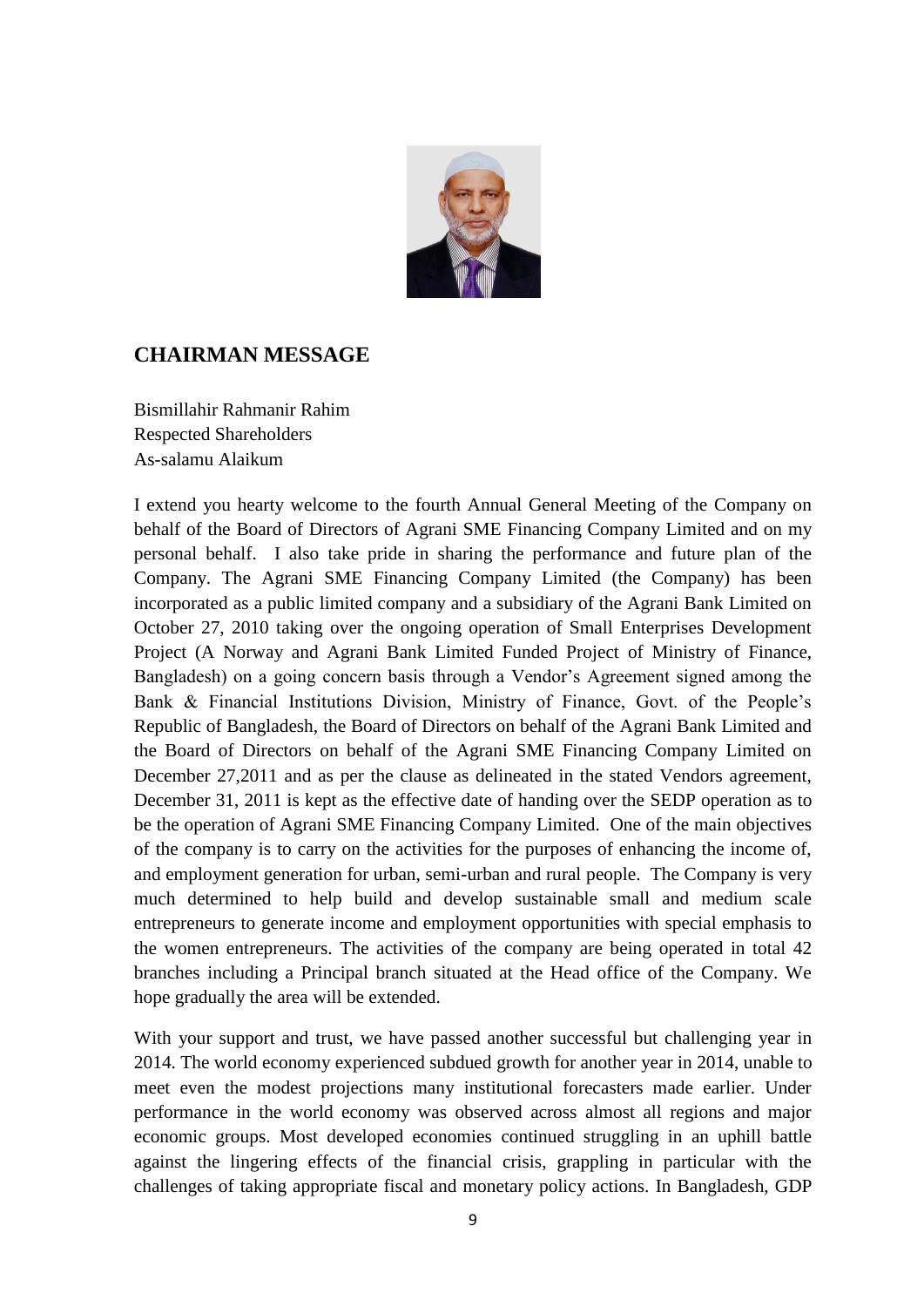growth in FY14 decelerated, for the second year in a row, to six percent. Disruptions caused by political strife, deepening political tensions relating to the impending political transition were the key factors in the growth slowdown. The financial system remains under stress and capital market activities have been weak. Capital market activities remained generally weak throughout FY14. Despite overall deterioration in political arena, internal strife and subsequent economic downturn, we ended 2014 with posting profit and growth.

During the year 2014, the Company made revenue of BDT 153 millions, achieved Profit after Tax of BDT 60.22 million, recorded as EPS of 6.02 compared to 3.82 in the previous year. Company's total assets remained at a better position with a growth of 5% compared to 2013. With more effective processes, stringent procedures, capable people, Agrani SME Financing Company Limited was able to return to a better financial footing in a more sustainable manner.

In this connection, I would like to inform that at the end of the year 2014, a total number of 2061 enterprises have been established which have generated employment opportunities for 6312 persons. Out of the total employment 2115 were female and 4197 were male. We hope the opportunity of employment will be generated more in future.

Your company has always endeavored to implement and maintain high standard of Corporate Governance norms and has been practicing the principles of good to corporate governance. Strong supervising role of Bangladesh Bank (BB) over the Company were continued in the year 2014.

I would like to thank my colleagues in the Board for their outstanding work in the past year. They have applied themselves diligently and with great skill to the responsibilities entrusted to us. Their invaluable insights have provided guidance for the direction that the Agrani SME Financing Company Limited is heading for. We would like to thank all our Management and staff, for their dedication and contribution to the success of this Financial Institution. We also thank our shareholders, customers, Bangladesh Bank, Bank and Financial Institutions Division, Ministry of Finance, GOB, bankers, regulatory authorities and other stakeholders for their continuing support in their interactions with the Company.

Syed Abdul Hamid, PhD, FCA Chairman The Board of Directors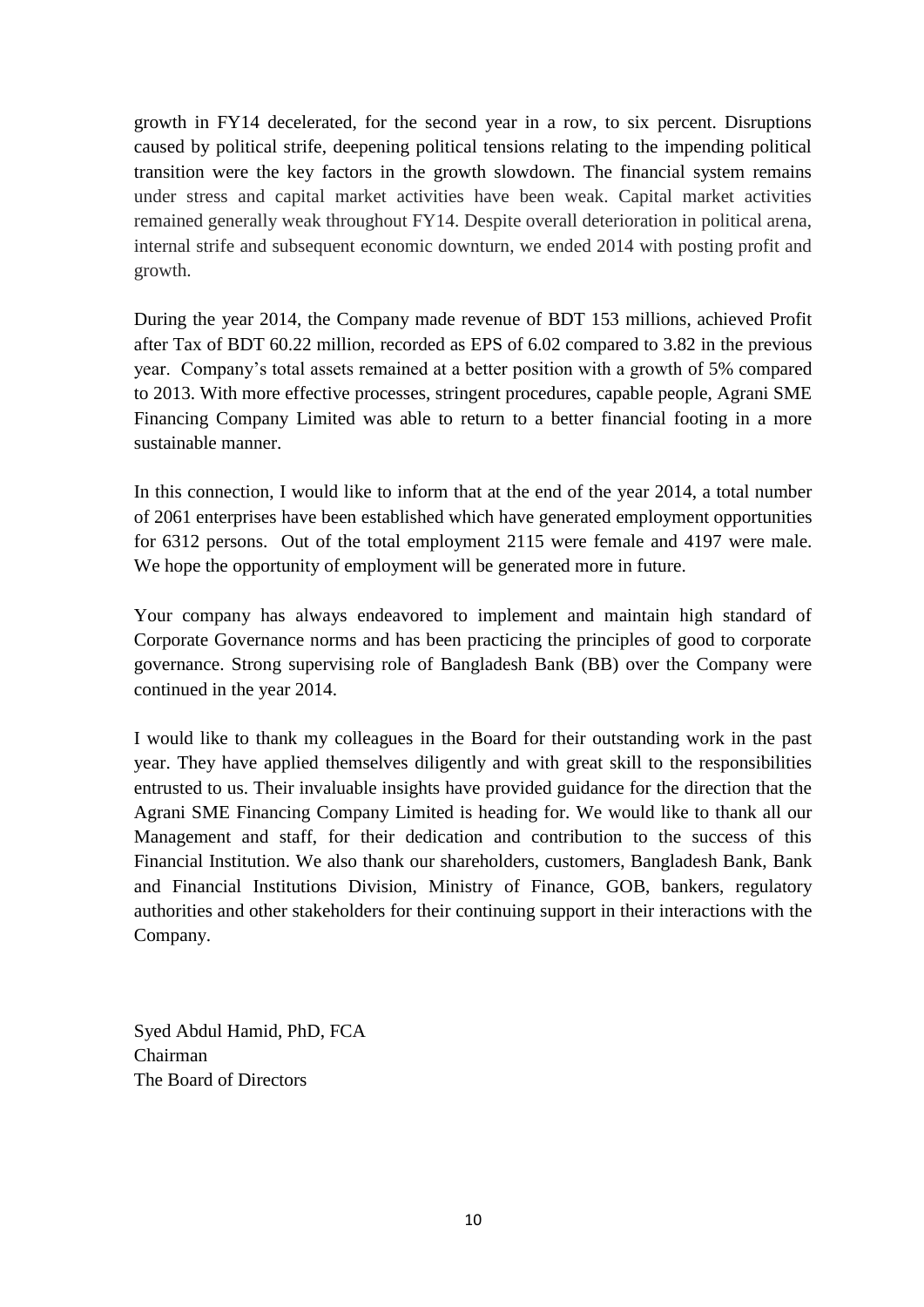

#### **Managing Director & CEO's Message**

Implementation of small and medium enterprise development initiative by Agrani SME Financing Company Limited is one of the activities to participate in the national strategy for economic growth, poverty reduction, and social development. The Agrani SME Financing Company Limited (the Company) has been incorporated as a public limited company and a subsidiary of the Agrani Bank Limited on October 27, 2010 vide certificate of the incorporation No. C-87827/10. The Company has taken over the ongoing operation of Small Enterprises Development Project (A Norway and Agrani Bank Limited funded Project of Ministry of Finance, Bangladesh) on a going concern basis through a Vendor's Agreement signed among the Bank & Financial Institutions Division, Ministry of Finance, Govt. of the Peoples Republic of Bangladesh, the Board of Directors on behalf of the Agrani Bank Limited and the Board of Directors on behalf of the Agrani SME Financing Company Limited on December 27, 2011 and as per the clause as delineated in the stated Vendors Agreement, December 31, 2011 is kept as the effective date of handing over the SEDP operation as to be the operation of Agrani SME Financing Company Limited.

Though the company has incorporated October 27, 2010 but no operational activities were started till December 31, 2011 under company's umbrella. However, on the basis of taking over the ongoing work of Small Enterprise Development Project as at December 31, 2011 a total outstanding loan balance was Tk. 474,866,219 in 40 Thana/Upazilla of two grater districts of Faridpur and Mymensingh inherited from the SEDP Project. The year 2014 was the third year of operation of the Company. In the third year of the operation the company has made operating income of BDT 153,968,036 achieved profit after Tax of BDT 60,225,478 and recorded as EPS of 6.02 compared to 3.82 of previous year.

As on December 31, 2014, the available capital of the Company is Tk 1,179,337,294 as against Tk. 1,119,188,813 of previous year which project's a robust financial footing of the Company.

In this connection, I would like to inform that during the year 2014, the company contributed a total amount of BDT 31,413,523 as corporate Tax to the national exchequer which is almost 5.64% higher than that of the previous year.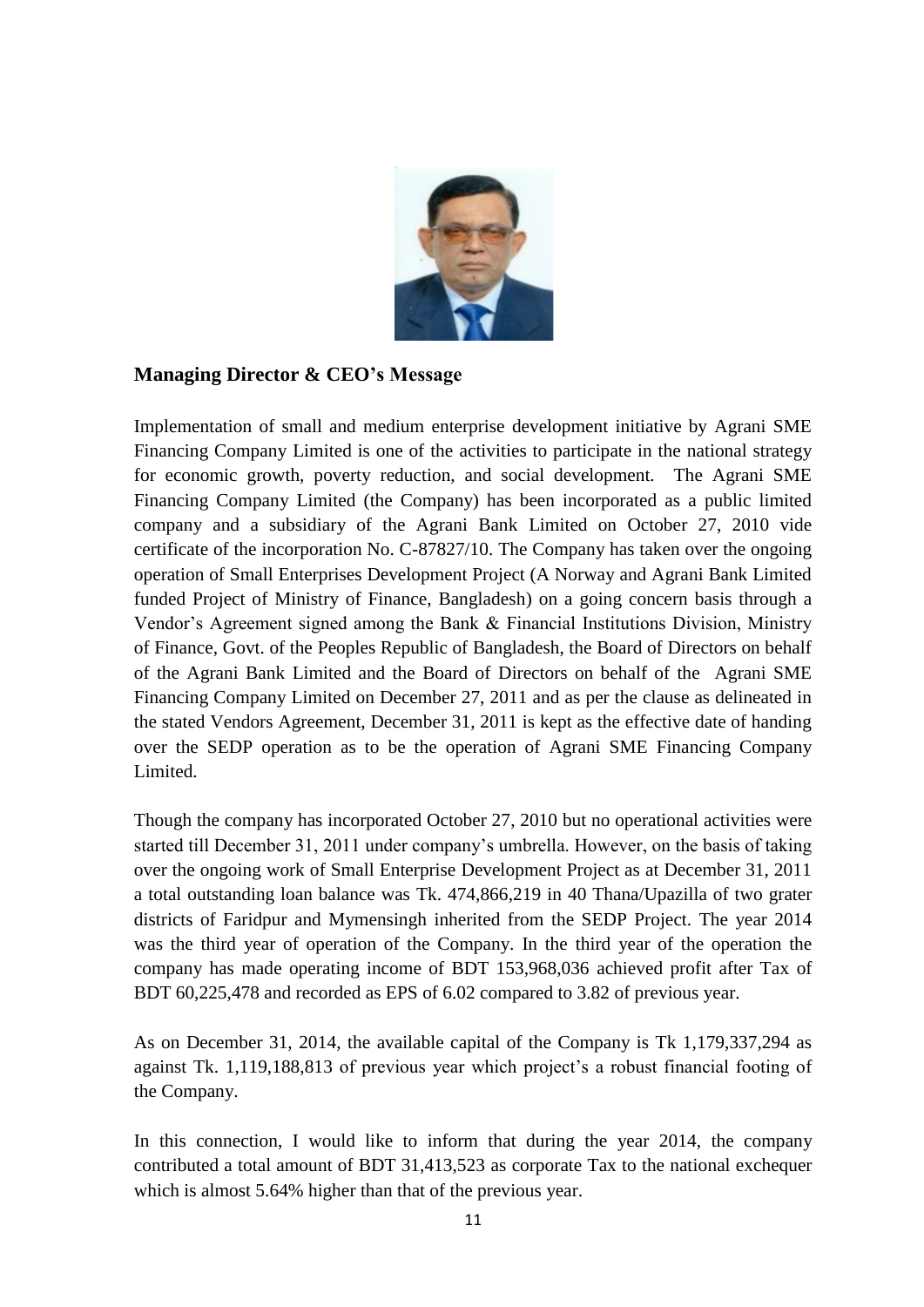It is a happy team that produces results and an enabling environment that gives birth to creative thinking. Continuity of human resources immensely strengthens an organization, develop a sense of belongingness and above all give the strength to face all odds. In order to give greater thrust to products, Agrani SME Financing Company Limited gradually increased its staff strength. Though strategic mid levels have not yet been filled but the branch level business has been geared up with special focusing in SME loan. During the year necessary steps have been taken to computerize the branches and a loan monitoring system database is in the final stage of being implemented.

Finally, as a newly established financial institution we realize we have to go a long way and will have to continue to build our Company in the year ahead. Market conditions for our industry are challenging and risky. We have a strong capital position and we have got a size of quality portfolio. The accumulation of all these we are confident that the company will be able to present better result before stakeholders in the years ahead.

Before I conclude, I reiterate that we shall conduct every business of the company within the legal and regulatory framework. On behalf of the Management, I express my sincere thanks to the honorable chairman and to all members of the Board, Bangladesh Bank, Bank and Financial Institutions Division, Ministry of Finance, GOB, Royal Kingdom of Norway, Board of Directors, Management & staff members of Agrani Bank Limited, our staff-members, patrons, regulatory agencies, valued customers and shareholders for their guidance, advice and continued support.

A.K.M. Mujibur Rahman Managing Director and CEO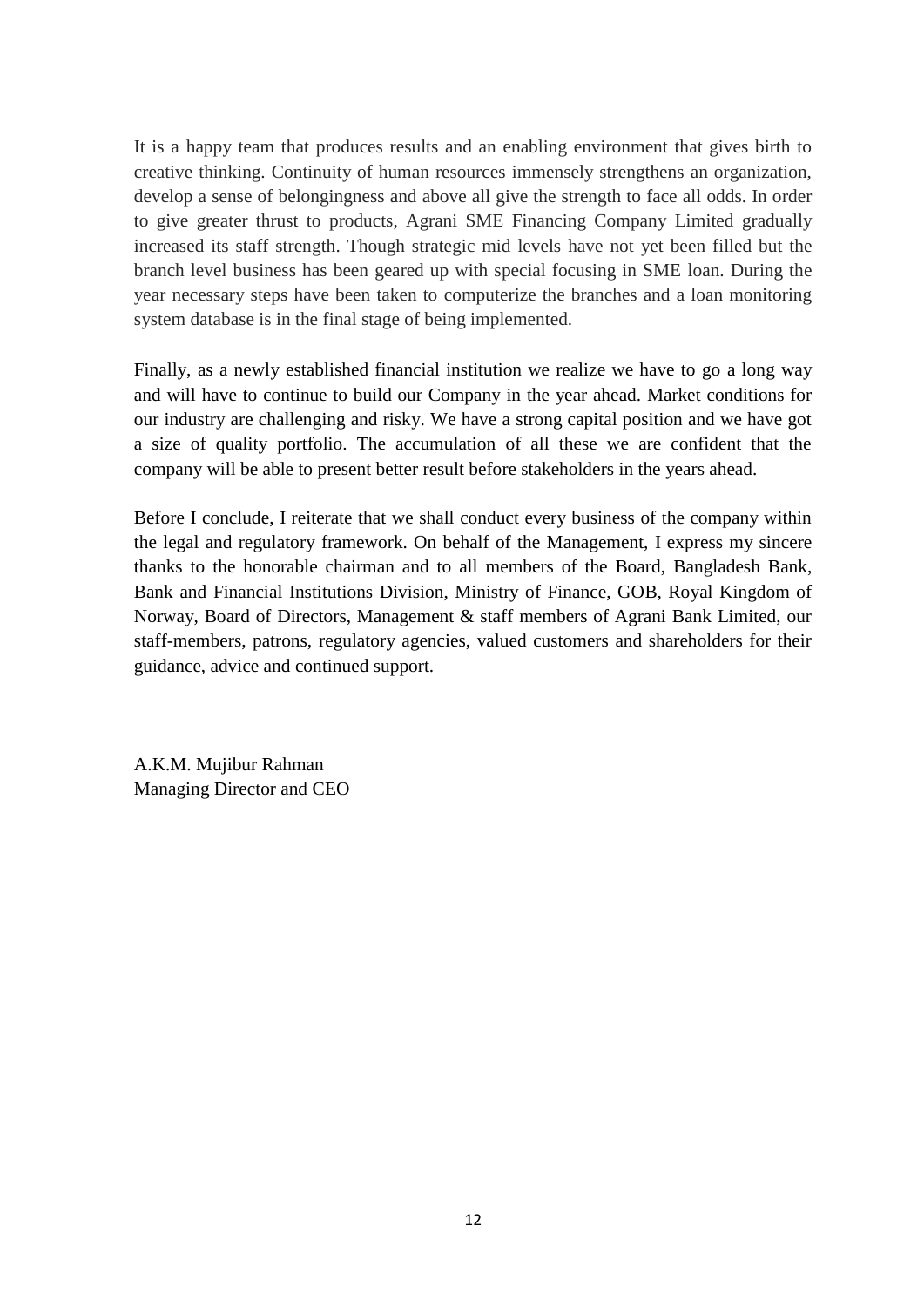# **Valued Added Statement**

The value added statement provides a detailed account of total addition and the distribution of the value created by the organization. Agrani SME Financing Company Limited contributes positively to socio-economic development by empowering employees through the payment of salaries and allowances; by assisting the regulatory capacities through paying taxes and of course keeping in mind company's continuous expansion and growth.

| 2014<br><b>Particulars</b> |                | 2013    |                | 2012    |                |         |
|----------------------------|----------------|---------|----------------|---------|----------------|---------|
|                            | Amount         | $\%$    | Amount         | %       | Amount         | $\%$    |
| Value added                | (Tk. in mill.) |         | (Tk. in mill.) |         | (Tk. in mill.) |         |
| Net interest<br>income     | 153.78         | 113     | 126.00         | 109.10  | 89.99          | 113.63  |
| Other income               | 0.19           | 0.14    | 4.36           | 3.77    | 0.16           | 0.20    |
| Management<br>expenses     | (17.49)        | (12.82) | (14.87)        | (12.87) | (10.45)        | (13.83) |
| <b>Total Value</b>         |                |         |                |         |                |         |
| added by the               | 136.48         | 100.00  | 115.48         | 100.00  | 79.69          | 100.00  |
| Company                    |                |         |                |         |                |         |

**Value added contributed to**

| <b>Employees:</b><br>salaries<br>As<br>and<br>allowances                          | 42.89         | 31.42%          | 44.14         | 38%       | 29.55         | 37%       |
|-----------------------------------------------------------------------------------|---------------|-----------------|---------------|-----------|---------------|-----------|
| Government:<br>Corporate<br>Tax<br>Value<br>added<br>tax (VAT)                    | 31.39         | 23%             | 31.77         | 28%       | 21.10         | 26%       |
| To expansion<br>and growth:<br>Retained<br>income<br>Depreciation<br><b>Total</b> | 60.23<br>1.96 | 44.14%<br>1.44% | 38.20<br>1.38 | 33%<br>1% | 28.55<br>0.50 | 36%<br>1% |
| distribution                                                                      | 136.48        | 100%            | 115.48        | 100%      | 79.69         | 100.00    |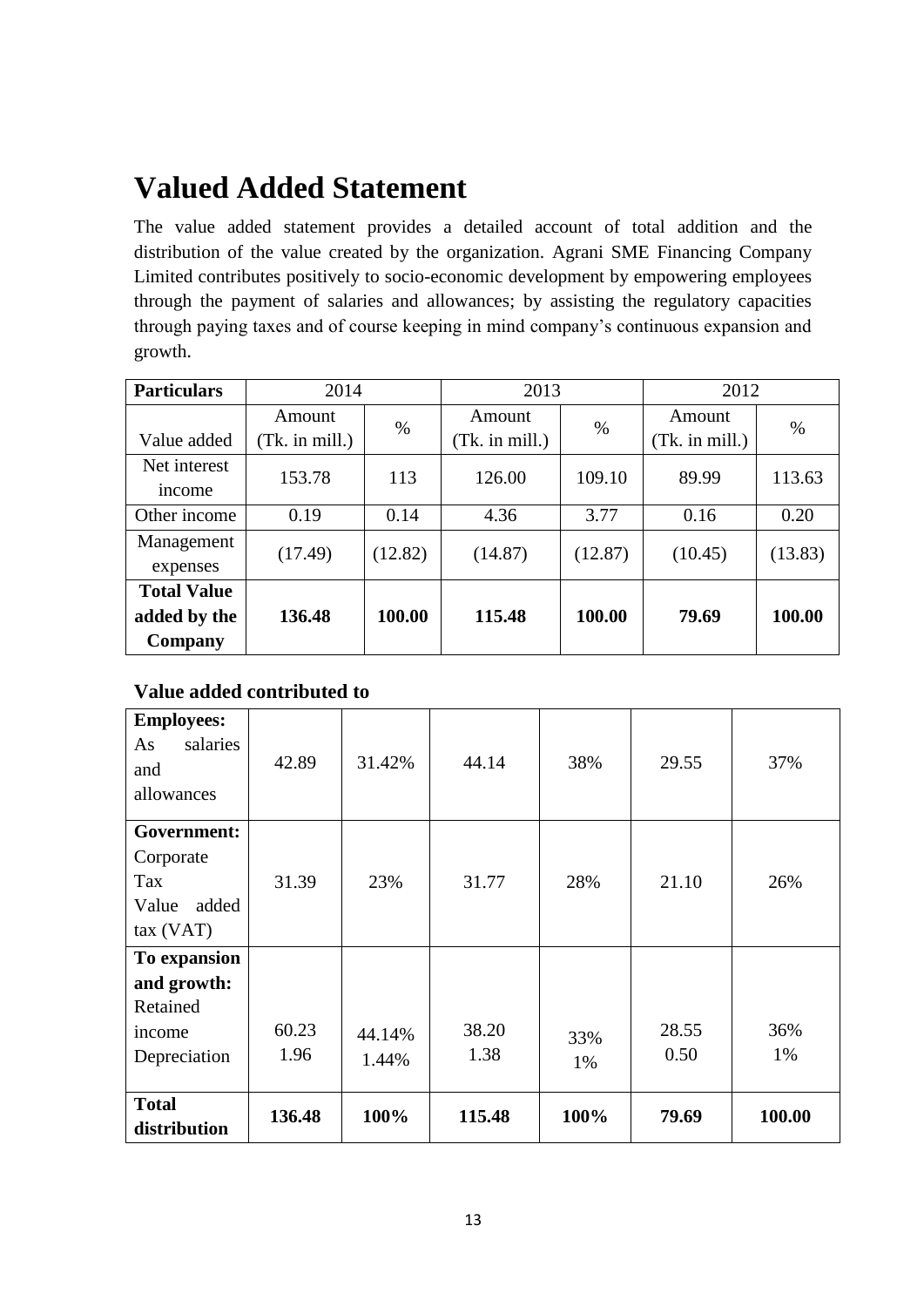

# **Graphical presentation of Value Added Contribution**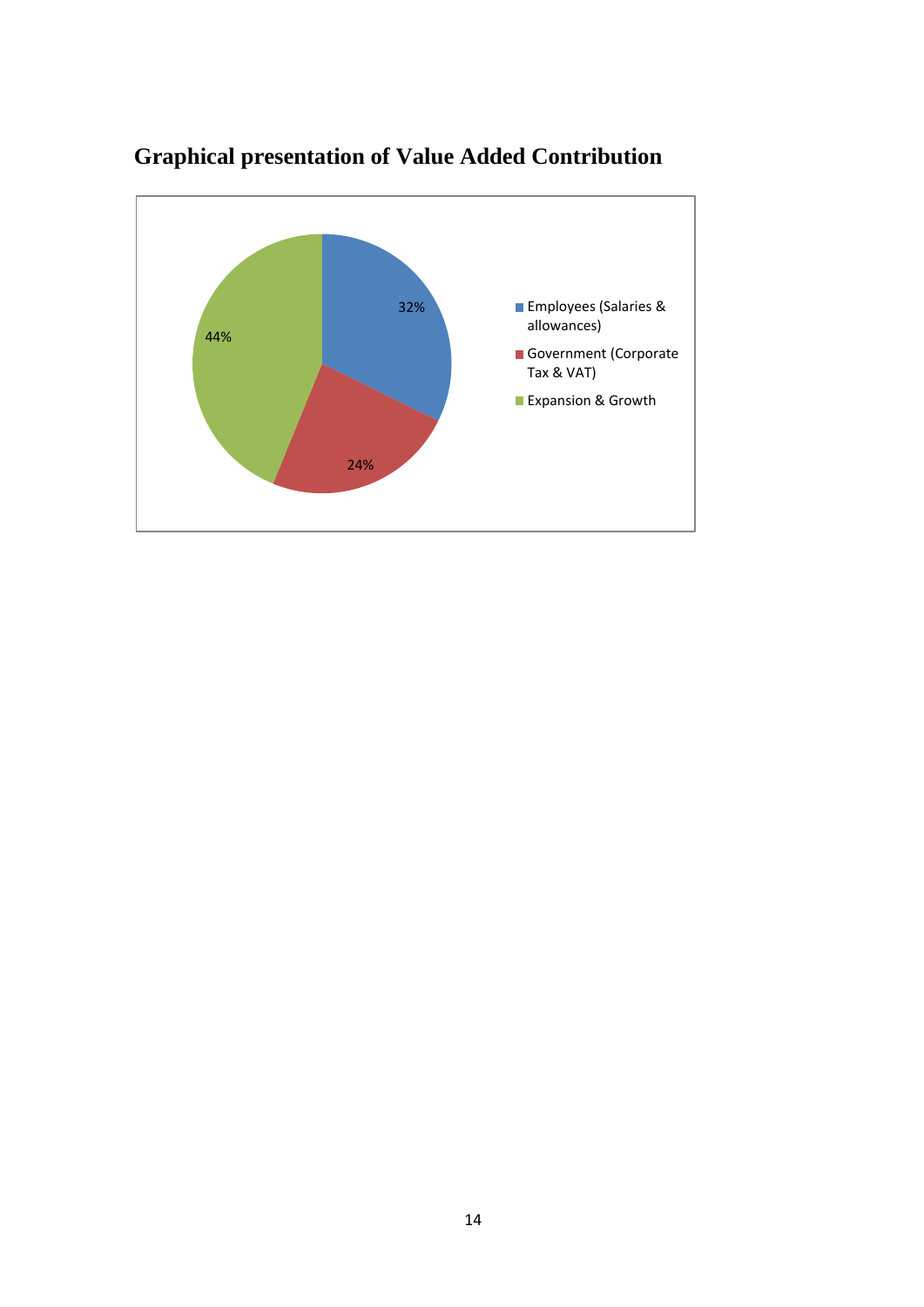# **Risk Management**

Risk is the element of uncertainty or possibility of loss that prevail in any business transaction in any place, in any mode and at any time. Risk is an integral part of financing business. Risk management entails the adoption of several measures to strengthen the ability of an organization to cope with the vagaries of the complex business environment in which it operates.

As a financial institution, Agrani SME Financing Company Limited is committed to ensuring that effective risk management policies and practices are incorporated as fundamental aspects of all its business operations. The Credit Risk Management process (CRM) of the Company has a comprehensive risk management in place, addressing areas such as market risk, credit risk and operational risk. This policy seeks to minimize the risk generated by the activities of the company. Risk grading is assigned at the inception of lending considering the industry, business, financial and management risk associated with the financing. The Company has different activities for risk management and appropriate internal control measures are also in place to mitigate risk.

## **Major Risk at Agrani SME Financing Company Limited**

Major Risk that Agrani SME Financing Company Limited identifies detrimental to its return and market reputation is as follows:

## **Credit Risk**

Credit risk is the possibility that a borrower or counter party will fail to meet agreed obligations thus managing credit risk for efficient management of a financial institution (FI) has become the most crucial task. Given the fast changing, dynamic global economy and the increasing pressure of globalization, liberalization and consolidation it is essential that FIs have robust credit risk management policies and procedures those are sensitive and responsive to these changes. At Agrani SME Financing Company Limited, credit risk may arise in the following forms:

- Default risk
- Exposure risk
- Recovery risk
- Counter party risk
- Related party risk
- Legal risk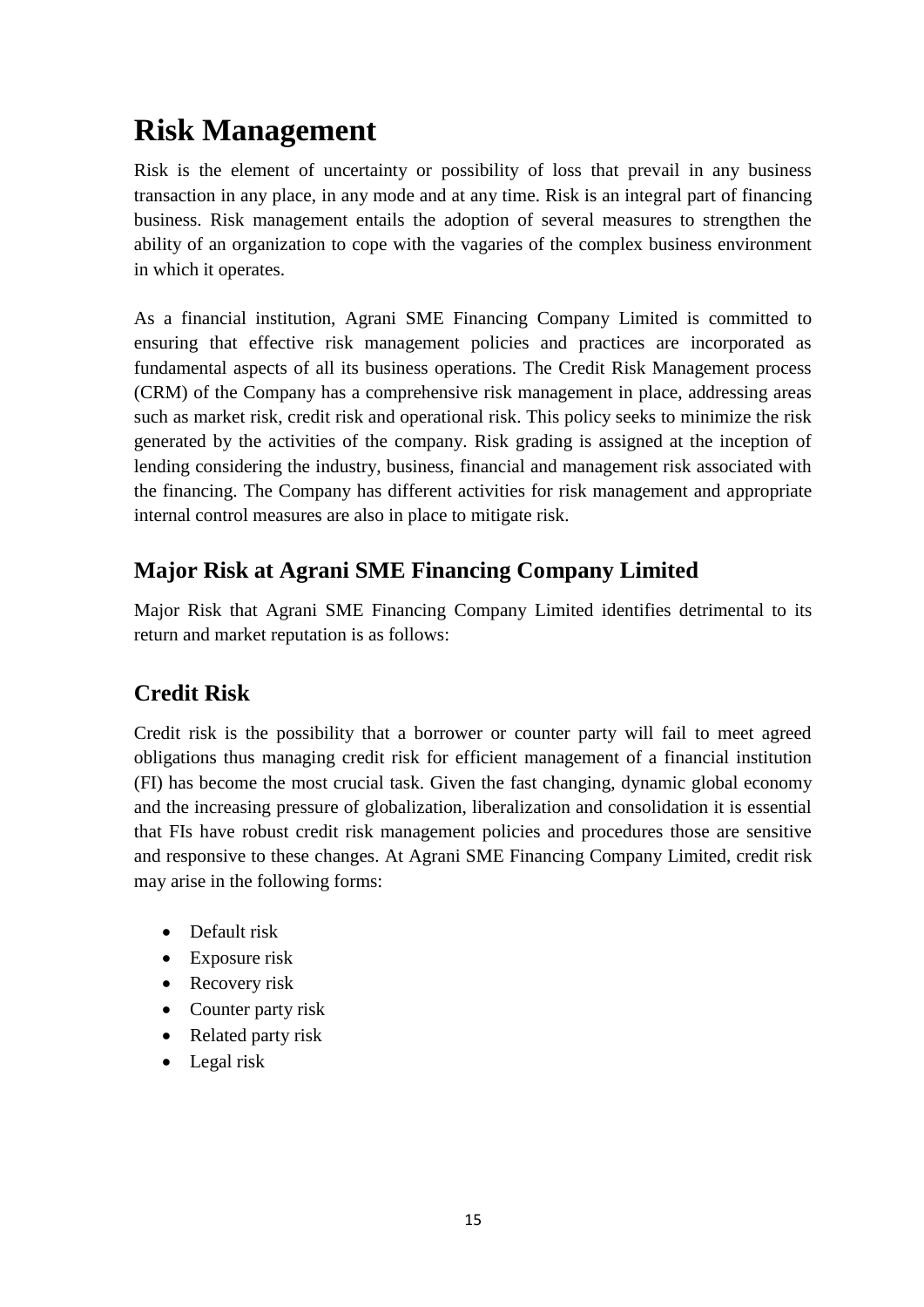## **Market Risk**

Market risk refers to the risk of fluctuation in a variety markets such as interest rates, prices of securities where the values of assets and liabilities can change and there exists the risk of incurring losses.

## **Liquidity Risk**

Liquidity risk arises when a company is unable to meet the short term obligation to its lenders and stakeholders. This arises from the adverse mismatch of maturities of assets and liabilities.

## **Operational Risk**

Operational Risk is the potential loss arising from a breakdown in company's systems and procedures, internal control, compliance requirement or corporate governance practices that results in human error, fraud, failure, damage of reputations, delay to perform or compromise of the company's interests by employees. Operational risk may also arise from the following:

- Turnover of trained staff;
- Risk of insider dealings;
- Leakage of sensitive information;
- Shortcomings of organizational structure:
- Changes in statutory requirements;

## **Counter party Risk**

It comes from non-performance of a trading partner. The non-performance may arise from counterparty's refusal to perform due to an adverse price movement caused by systematic factors, or legal constraint that was not anticipated by the principals. Diversification is the major tool for controlling nonsystematic counterparty risk. Counterparty risk is like credit risk, but it is generally considered a transient financial risk associated with trading, rather than a standard creditor default risk associated with an investment portfolio. A Counterparty's failure to settle a trade can arise from many factors other than a credit problem.

## **Enterprise Risk**

Risks faced by the enterprises in accomplishing its goal fall in this category. If goal of the company is not compatible with the reality, then the company might be entangled by a bad patch. And because of this company's mission may become questionable.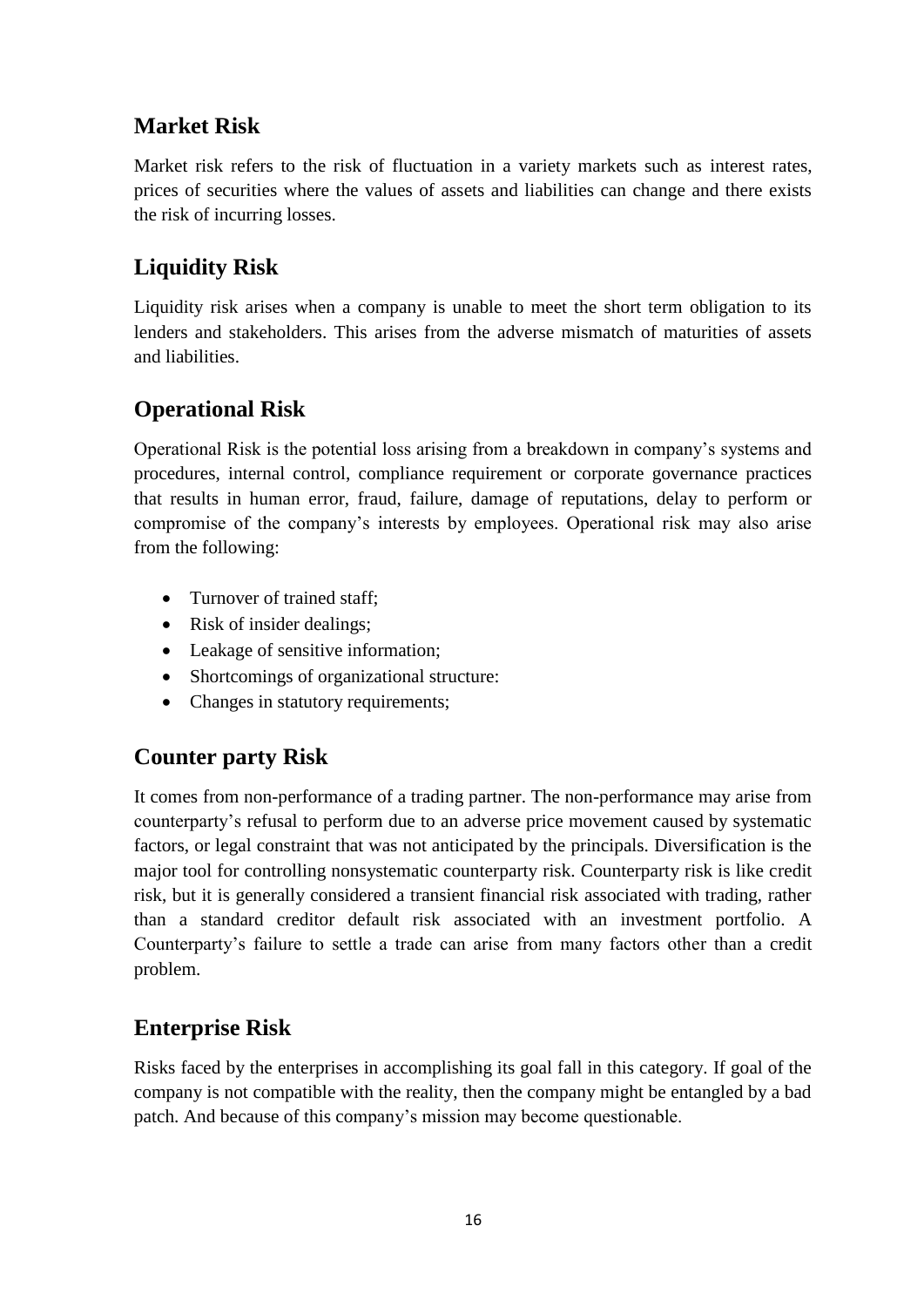# **Project Risk**

This is about particular risks associated with the undertaking of a project. If projects undertaken by the company is not compatible with it and not feasible because of existing market scenario, the company may run the risk of encumbered by loss projects.

## **Integrated Risk**

Integrated risk management refers to integrating risk data into the strategic decision making of the company and taking decisions, which take into account the set risk tolerance degrees of a department. In other words, it is the supervision of market, credit and liquidity risk at the same time or on a simultaneous basis.

## **Technology Risk**

It is the process of managing the risks associated with implementation of new technology. If a new technology is not compatible with business function of the company, the company may suffer in the long run. A non-compatible technology not only brings difficulty in all sorts of operations of the company but also the risk of wasting money choosing the wrong one.

## **Steps to Manage Risk**

#### **Risk Management Steps at Agrani SME Financing Company Limited**

Here is an overview of some of the crucial steps carried out by Agrani SME Financing Company Limited to ensure successful risk management program:

- Integrating risk management policies into the company's top priority;
- Maintaining those values via actions;
- Performing risk analysis;
- Implementation of various strategies to minimize it;
- Building of screening systems to encourage early warnings related to prospective risk;
- Periodic analysis of the management program;

## **Performing Risk Analysis**

The persons involved for Credit Evaluation review the market and credit risk related to lending and recommend and implement appropriate measures to counter associated risks. Credit Risk Management (CRM) process is in place, at Agrani SME Financing Company Limited, to scrutinize projects from a risk-weighted point of view and assist the management in creating a high quality credit portfolio and maximize returns from risk assets. Persons involved in CRM regularly reviews market situation and exposure of the Company in various industrial sub-sectors.

To mitigate credit risk, Agrani SME Financing Company Limited search for credit report from the Credit Information Bureau (CIB) of Bangladesh Bank. The report is scrutinized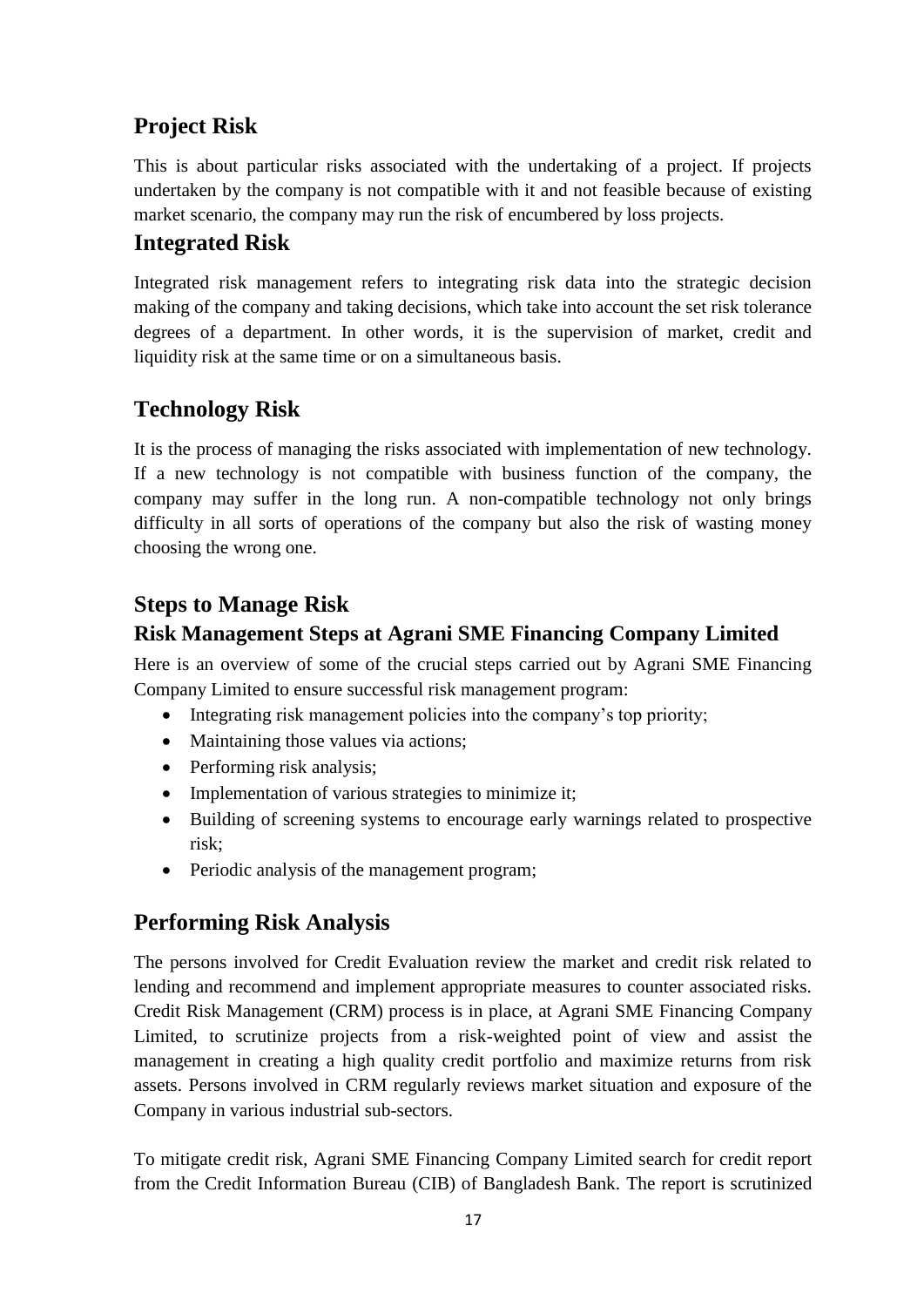by concerned personnel to understand the liability condition and repayment behavior of the client. Depending on the report, banker's opinions are taken from client's banks. Suppliers' and buyers' opinion are taken to understand the market position and reputation of our proposed customers.

Appropriate internal control measures are in place, at Agrani SME Financing Company Limited, to address operational risks. The Company has also planned to establish Internal Control and Compliances Department (ICC) to address operational risk and to frame implement policies to encounter such risks. The Company regularly assess the prevailing market risk analyze the changes in interest rate, market conditions, carry out asset liability maturity gap analysis, re-pricing of products and thereby takes effective measures to monitor and control interest rate risk. To encounter liquidity risk, the Company also oversees the asset liability maturity position, recommends and implements appropriate measures.

## **Credit Risk Management process at Agrani SME Financing Company Limited in a nut-shell**

The top management outlines the overall credit risk strategies by indicating the institution's willingness to grant credit to different sectors, geographical location, maturity, and profitability. In doing so it recognizes the goals of credit quality, earnings, growth, and the risk-reward tradeoff for its activities. The credit risk strategy is then communicated throughout the institution. The senior management of the Company is responsible to implement the credit risk strategy approved by the top management. This includes developing written procedures that reflect the overall strategy and ensuring its implementation. The procedures include policies to identify, measure, monitor, and control credit risk. Care is given to diversification of portfolio by setting exposure limits on single counterparty, groups of connected counterparties, industries, economic sectors, geographical regions, and individual products. A proper credit administration of the Company includes efficient and effective operations related to monitoring documents, legal covenants, collateral etc. accurate and timely reporting to management, and compliance with management policies and procedures and applicable rules and regulations.

The Company operates under sound, well-defined credit-granting criteria to enable a comprehensive assessment of the true risk of the borrower or counterparty to minimize the adverse selection problem. The Company seeks information on many factors regarding the counterparty to which it wants to grant credit. These include among others, the purpose of the credit and the source of repayment, borrower's repayment history and current capacity to repay, enforceability of the collateral or guarantees, etc. The Company has a clear and formal evaluation and approval process for new credits and extension of existing credits. Each credit proposal is subject to careful analysis by a credit analyst so that information can be generated for internal evaluation and rating. This is used for appropriate judgments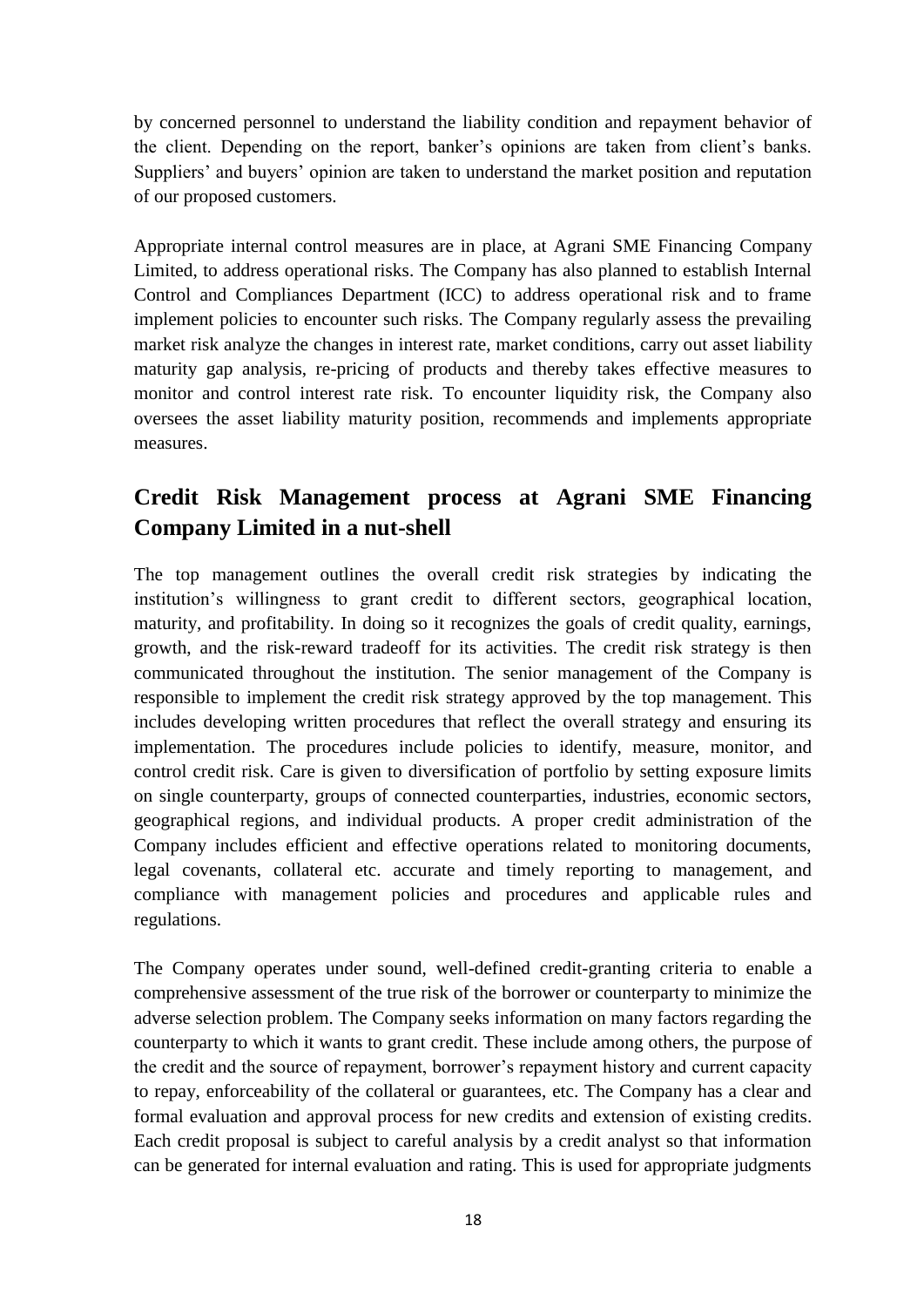about the acceptability of the credit. Granting credit involve accepting risks as well as producing profits.

Credit is priced such a way so that it appropriately reflects the inherent risks of the counterparty and the embedded costs. In considering the potential credit, The Company establishes provisions for expected loss and hold adequate capital to absorb the unexpected losses. The Company uses collateral and guarantees to help mitigate risks inherent in individual transactions.

Note, however, that collateral cannot be a substitute for comprehensive assessment of a borrower and strength of the repayment capacity of the borrower is given prime importance. The Company identifies and manages credit risk inherent in all of its assets and activities by carefully reviewing the risk characteristics of the asset or activity. Special care is given particularly when the institution embarks on new activities and assets. In this regard, adequate procedures and controls are taken to identify the new asset or activity. Finally each and every month sector wise loan concentration, top 100 borrowers loan concentration, position of loan without collateral and the position of top 20 defaulters are reviewed and required steps are taken.

#### **Interest Rate Risk Management**

The overall objectives, strategies and policies of the Company are approved in such a manner so that it governs the interest rate risk of the Company. Other than approving the overall policies of Company regarding interest rate risk the top management that the management takes the necessary actions to identify, measure, monitor and control these risks.

Persons are engaged to ensure that the company follows policies and procedures that enable the management of interest rate risk. These include maintaining an interest rate risk management review process, appropriate limits on risk taking, adequate systems of risk measurement a comprehensive interest rate risk reporting system, and effective internal controls. The Company is able to identify the individuals responsible for interest rate risk management and define the line of authority and responsibility. Pertinent to mention that at present the Company has been running its credit operation entirely using its own capital. No deposit is being taken by the Company till to date. The Company does not have any foreign transaction either therefore; Scope of market risk is not remarkable/foreseeable. However the management of the Company is well aware of the market risk and carries out Asset-Liability maturity gap analysis and thereby taken effective measures to monitor and control the interest rate risk.

#### **Liquidity Risk Management**

As a non-banking financial institution, managing liquidity is one of the most important functions of it. The top management makes sure that the company's priorities and objectives for liquidity management are clear. The essence of liquidity management problem arises from the fact that there is a trade-off between liquidity and profitability and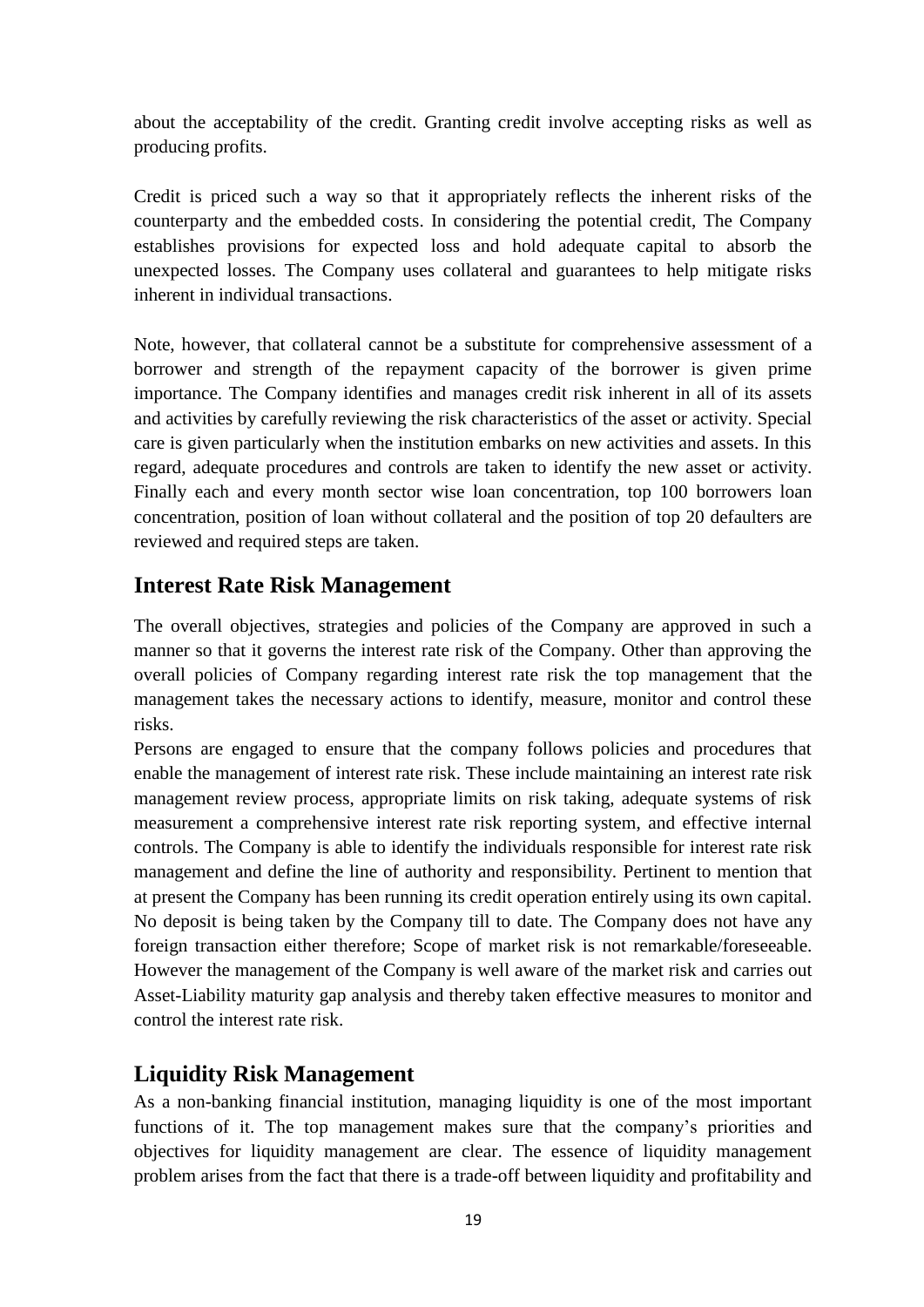mismatch between demand and supply of liquid assets. The Company now keeps protective reserves on top of planned reserves. While the planned reserves are derived from regulatory requirements and forecasts, the amount of the protective reserve depends on the management's attitude towards liquidity risk.

The Company establishes a process of measuring and monitoring net funding requirements by assessing its cash inflows and outflows. It is also important for the Company to assess the future funding needs. The Company has adequate internal controls over its liquidity risk management process that is a part of the overall system of internal control. An effective system has created a strong control environment and has an adequate process of identifying and evaluating liquidity risk. It has adequate information system that produces regular independent reports and evaluations to review adherence to established policies and procedures.

#### **Operational Risk Management**

The top management develops the overall policies and strategies for managing operational risk. As operational risk can arise due to failures in people, processes, and technology, management of this risk is more complex. Senior management has established the desired standards of risk management and clear guidelines for practices that would reduce operational risks. In doing so, care is taken to include people, process, and technology risks that can arise in the institution. Given the different sources in which operational risk can arises common standard for identification and management of these has been developed. Care is always given to tackle operational risk arising in different departments/organizational unit due to people, process, and technology. As such a wide variety of guidelines and rules have been spelled out. Given the complexity of operational risk, it is difficult to quantify it. Most of the operational risk measurement techniques are simple and experimental. The Company, however, gathers information of different risk from reports and plant that are published within the institution (like audit reports, management reports, business plans, operational plans etc.). A careful review of these documents reveals gaps that can represent potential risks. The data from the reports are then be categorized into internal and external factors and converted into likelihood of potential loss to the institution. Apart from these to reduce the operational risk following operational systems are followed on regular basis.

- At the end of day's transaction each Branch and Head office reconciles the physical cash balance with the record to save the organization from unwanted cash shortage situation.
- Till to date no sorts of internal fraud, external fraud and lending fraud was identified.
- No such risks with regard to damage to physical assets, Documentation lapse and Business disruption and system failure are faced by the organization till to date.
- Loans are not covered by insurance. Although there is some risk exist proposition in this regards however, due to being all the loans are of small category the risk proposition are minimum.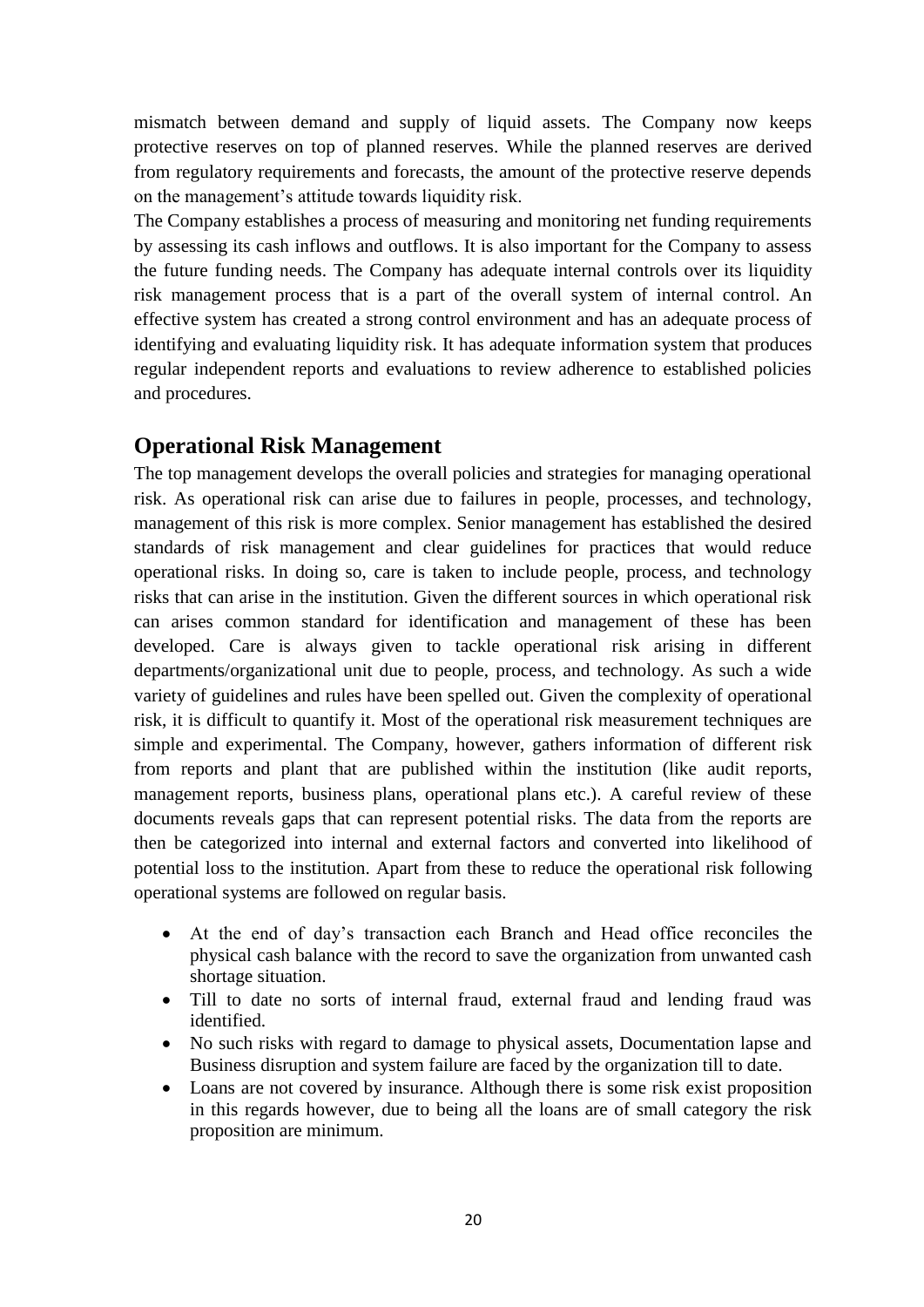# **Statement on Corporate Governance**

Corporate governance is the system by which companies are directed and controlled by the management in the best interest of all the stakeholders, thereby ensuring greater transparency and better and timely financial reporting.

The Board of Directors is responsible for proper governance which includes setting out company's strategic aims, providing the necessary leadership to implement such aims, supervising the management of the business and reporting to the shareholders on their stewardships.

Agrani SME Financing Company Limited is committed to continually reviewing all corporate governance policies and practices to ensure the ongoing transparency of the company's practices and the delivery of high standards quality information to stakeholders.

The maintenance of effective corporate governance remains a key priority of the board of the Company. To exercise clarity about director's responsibilities towards the shareholders, corporate governance must be dynamic and remain focused on the business objectives of the company and create a culture of openness and accountability. Keeping this in mind, clear structure and accountabilities supported by well understood policies and procedures to guide the activities of the company's management have been instituted.

Agrani SME Financing Company Limited considers that its corporate governance practices comply with all the aspects of Bangladesh Bank's DFIM circular No.7 dated September 25, 2007. In addition, to establishing high standards of corporate governance, The Company also considers best governance practices in its activities. The independent role of Board of Director's, separate and independent role of chairman and Chief Executive Officer, distinct role of the Company Secretary and different Board committees allows the Company to achieve excellence in best corporate governance practices.

# **Board of Directors Composition**

In the best interest of The Board of the Company considers that its membership should comprise of directors with an appropriate mix of skills, experience and personal attributes that allow the directors, individually and the board, collectively, to discharge their responsibilities and duties, under the law, efficiently and effectively, understand the business of the company and assess the performance of the management. The composition of the Board embraces diversity. The directors have a range of local and international experience and expertise, and specialized skills to assist with decision making and leading the company for the benefit of shareholders.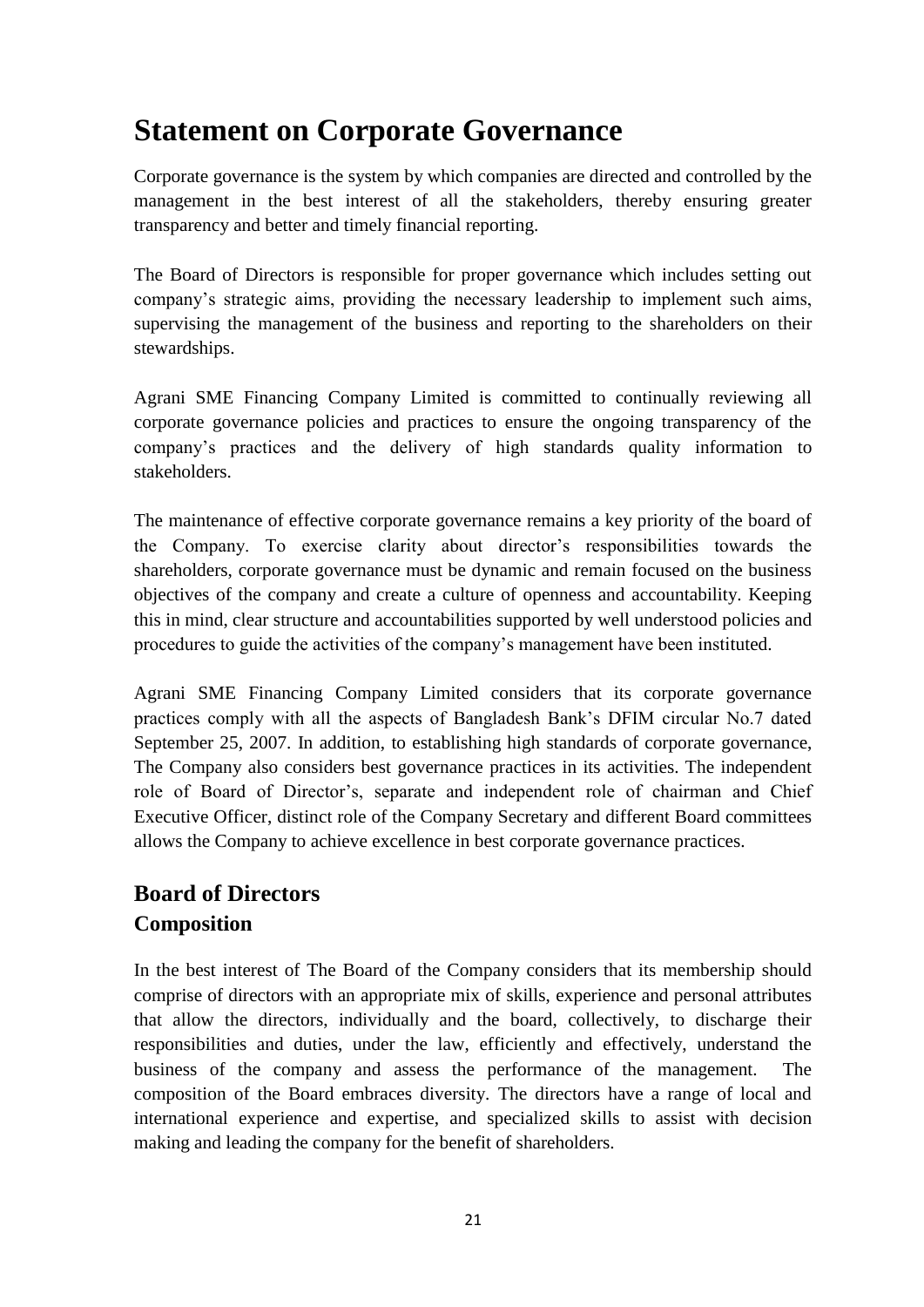The Board of Agrani SME Financing Company Limited comprises of nine directors who possess a wide range of skills and experience over a range of professions, business and services. Each of Company's directors brings in independent judgment and considerable knowledge to perform their roles effectively. The Board of directors ensures that the activities of the company are always conducted with adherence to strict and highest possible ethical standards and the stakeholders.

#### **Selection and Appointment of New Directors**

In relation to the selection and appointment of new directors, the existing Board of Directors has the following duties and responsibilities:

- Regularly review the size and composition of the Board and the mix of expertise, skill, experience and perspectives that may be desirable to permit the Board to execute its functions;
- Identify any competencies not adequately represented and agree the process necessary to be assured that a candidate nominated by the shareholders with those competencies is selected;

The directors are appointed by the shareholders in the Annual General Meeting (AGM). Causal vacancies, if any, are filled up by the Board in accordance with the stipulation of the companies act, 1994 and Articles of the Company.

#### **Retirement and Re-election of Directors**

As per the Article of Association of the company, one- third of the directors to retire in every year shall be those who have been longest in office since their last election, but as between persons who became directors on the same day, those to retire shall (unless they otherwise agree themselves) be determined by lot, but remains eligible for re-election.

## **Role and Responsibilities of the Board**

The Board is committed to the company seeking to achieve superior financial performance and long term prosperity, while meeting stockholder's expectation of sound corporate governance practices. The Board determines the corporate governance arrangements for the company. As with all its business activities, the Board is proactive in respect of corporate governance and puts in place those arrangement which it considers are in the best interest of the company and its shareholder, and consistence with its responsibilities to other stakeholders.

The Board duty complies with the guidelines issued by Bangladesh Bank regarding the responsibility and accountability of the Board, its Chairman and Chief Executive/Managing Director, vide DFIM Circular No. 7 dated September 25, 2007. The Board of Directors is in full control of the company's affairs and is also fully accountable to the shareholders.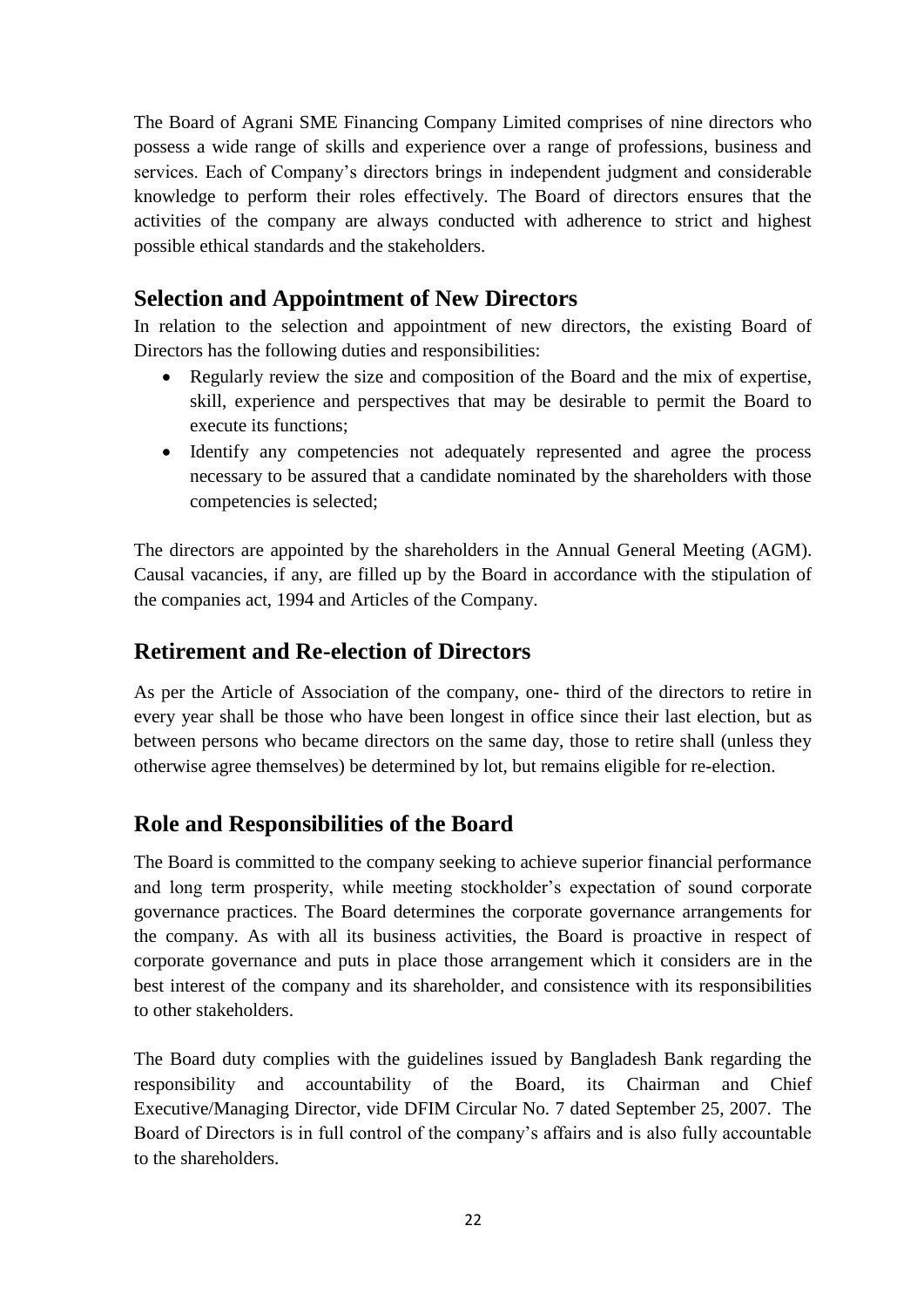They firmly believe that the success of the Company largely depends on the credible corporate governance practices adopted by the Company. Taking this into consideration, the Board of directors of Agrani SME Financing Company Limited set out its strategic focus and oversees the business and related affairs of the Company. The Board also formulates the strategic objectives and policy framework for the Company. Status report on compliance with those guidelines is given below:

| SI.          | <b>Particulars</b>                                                                                                                                                                                                                                                                                                                                                                                                                                                                                                    | Compliance    |
|--------------|-----------------------------------------------------------------------------------------------------------------------------------------------------------------------------------------------------------------------------------------------------------------------------------------------------------------------------------------------------------------------------------------------------------------------------------------------------------------------------------------------------------------------|---------------|
| no.          |                                                                                                                                                                                                                                                                                                                                                                                                                                                                                                                       | <b>Status</b> |
| $\mathbf{1}$ | Responsibilities and authorities of the Board<br>of<br><b>Directors:</b>                                                                                                                                                                                                                                                                                                                                                                                                                                              |               |
|              | (a) Work-planning and strategic management:                                                                                                                                                                                                                                                                                                                                                                                                                                                                           | Complied      |
|              | (i) The Board shall determine the objectives and goals and<br>to this end shall chalk out strategies and work-plans on<br>annual basis. It shall specially engage itself in the affairs of<br>making strategies consistent with the determined objectives<br>and goal and in the issues relating to structural change and<br>reorganization for enhancement of institutional efficiency<br>and other relevant policy matters. It shall analyze/monitor at<br>quarterly rests the development of implementation of the |               |
|              | work-plans.                                                                                                                                                                                                                                                                                                                                                                                                                                                                                                           |               |
|              | (ii) The Board shall have its analytical review incorporated<br>in the Annual report as regard the success/failure in<br>achieving the business and other targets as set out in its<br>annual work-plan and shall apprise the shareholders of its<br>opinions/recommendations on future plans and strategies                                                                                                                                                                                                          | Complied      |
|              | (iii) The Board will set the Key Performance Indicator<br>(KPI)s for the CEO and other senior executives and will<br>evaluate half yearly / yearly basis.                                                                                                                                                                                                                                                                                                                                                             | Complied      |
|              | (b) Formation of sub-committee:                                                                                                                                                                                                                                                                                                                                                                                                                                                                                       |               |
|              | Executive Committee may be formed in combination with<br>(excluding any<br>alternate<br>directors<br>Director)<br>and<br>management of the Company only for rapid settlement of<br>the emergency matters (approval of loan/lease application,<br>write-off, rescheduling etc.) arisen from the regular business<br>activities.                                                                                                                                                                                        | Complied      |
|              | (c) Financial management:                                                                                                                                                                                                                                                                                                                                                                                                                                                                                             |               |
|              | (i) Annual budget and statutory financial statements shall be<br>adopted finally with the approval of the Board.                                                                                                                                                                                                                                                                                                                                                                                                      | Complied      |
|              | (ii) Board shall review and examine in quarterly basis                                                                                                                                                                                                                                                                                                                                                                                                                                                                | Complied      |

#### **Compliance Status**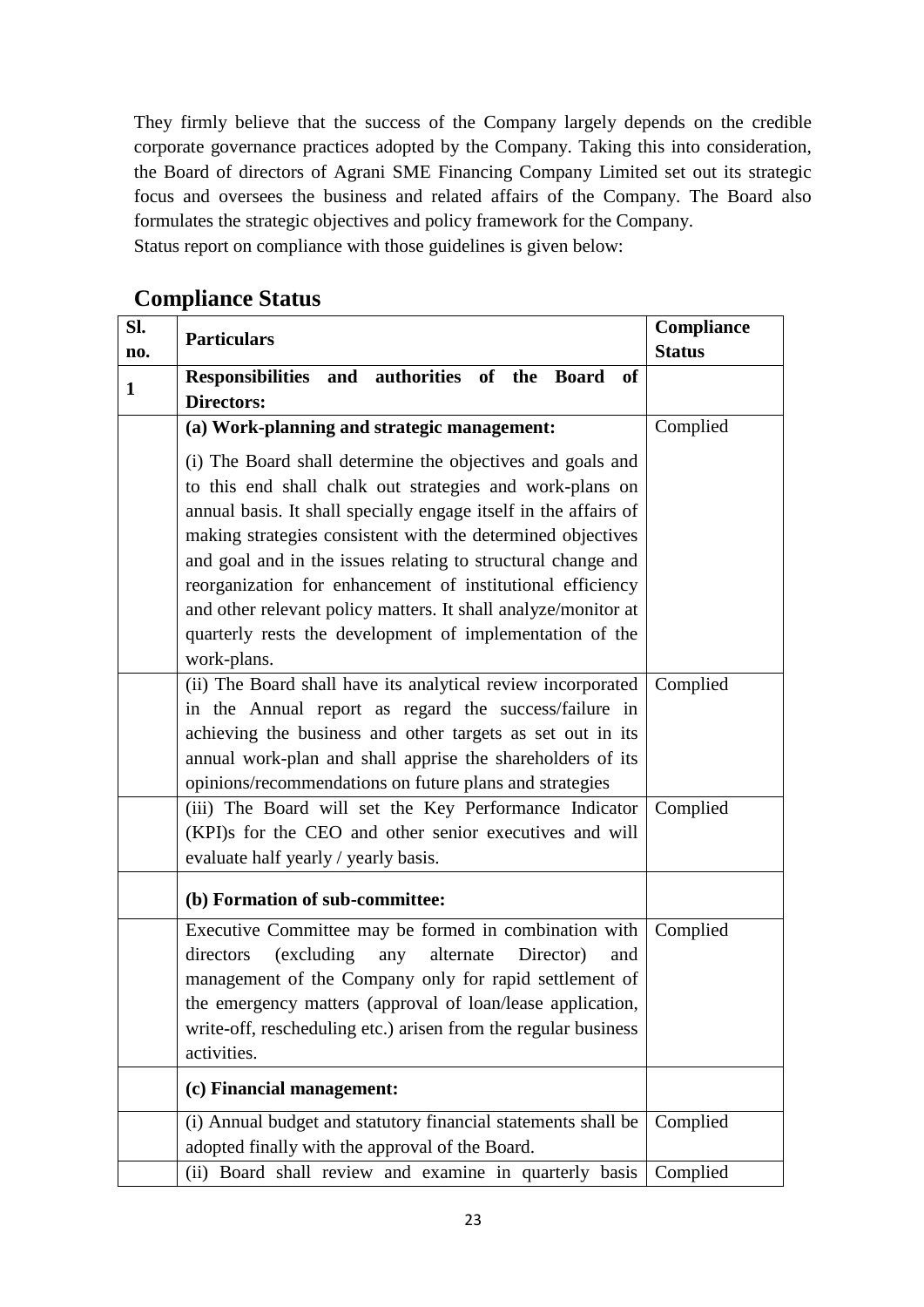| various statutory financial statements such as statement of     |               |
|-----------------------------------------------------------------|---------------|
| income-expenses, statement of loan/lease, statement of          |               |
| liquidity, adequacy of capital, maintenance of provision,       |               |
| legal affairs including actions taken to recovery of overdue    |               |
| loan/lease.                                                     |               |
| (iii) Board shall approve the Company's policy on               | Complied      |
| procurement and collection and shall also approve the           |               |
| expenditures according to policy. The Board shall delegate      |               |
| the authority on the Managing Director and among other top      |               |
| executives for approval of expenditure within budget to the     |               |
| maximum extend.                                                 |               |
| (iv) The Board shall adopt the operation of bank accounts.      | Complied      |
| Groups may be formed among the management to operate            |               |
| bank accounts under joint signatures                            |               |
| (d) Management of loan/lease/investments:                       |               |
| (i) Policy on evaluation of loan/lease/investment proposal,     | Complied      |
| sanction and disbursement and its regular collection and        |               |
| monitoring shall be adopted and reviewed by the Board           |               |
| regularly based on prevailing laws and regulations. Board       |               |
| shall delegate the authority of loan/lease/investment           |               |
| specifically to management preferably on Managing               |               |
| Director and other top executives.                              |               |
| (ii) No director shall interfere on the approval of loan        | Complied      |
| proposal associated with him. The director concerned shall      |               |
| not give any opinion on that loan proposal                      |               |
| (iii) Any syndicated loan/lease/investment proposal must be     | Complied      |
| approved by the Board.                                          |               |
| (e) Risk management:                                            |               |
| Risk Management Guideline framed in the light of Core           | Complied      |
| Risk Management Guideline shall be approved by the Board        |               |
| and reviewed by the Board regularly.                            |               |
| (f) Internal control and compliance management:                 |               |
| A regular Audit Committee as approved by the Board shall        | Complied      |
| be formed. Board shall evaluate the reports presented by the    |               |
| Audit Committee on compliance with the recommendation           |               |
| of internal auditor, external auditors and Bangladesh Bank      |               |
| Inspection team.                                                |               |
| (g) Human resource management:                                  |               |
| Board shall approve the policy on Human Resources               | Under process |
| Management and Service Rule. Chairman and director of           |               |
| the Board shall not interfere on the administrative job in line |               |
| with the approved Service Rule                                  |               |
| Only the authority for the appointment and promotion of the     | Complied      |
| Managing Director/Deputy Managing Director/ General             |               |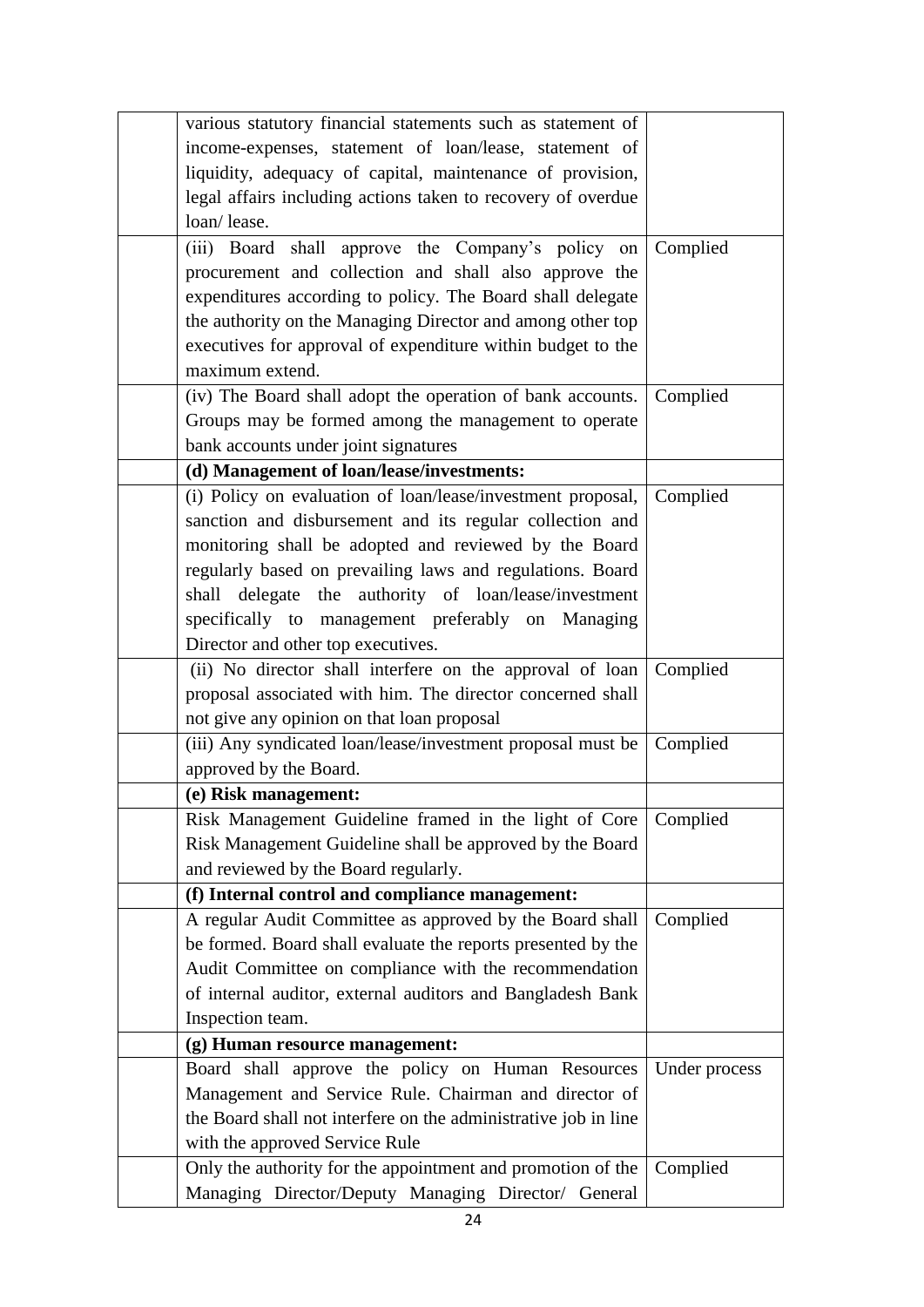|                | Manager and other equivalent position shall lie with the                                                                    |          |
|----------------|-----------------------------------------------------------------------------------------------------------------------------|----------|
|                | Board incompliance with the policy and Service Rule. No                                                                     |          |
|                | director shall be included in any Executive Committee                                                                       |          |
|                | formed for the purpose of appointment and promotion of                                                                      |          |
|                | others                                                                                                                      |          |
|                | (h) Appointment of CEO:                                                                                                     |          |
|                | The Board shall appoint a competent CEO for the Company                                                                     | Complied |
|                | with the approval of the Bangladesh Bank and shall approve                                                                  |          |
|                | any increment of his salary and allowances                                                                                  |          |
|                | (I) Benefits offer to the Chairman:                                                                                         |          |
|                | Chairman may be offered an office room, a personal                                                                          | Complied |
|                | secretary, a telephone at the office, a vehicle in the business-                                                            |          |
|                | interest of the Company subject to the approval of the                                                                      |          |
|                | Board.                                                                                                                      |          |
|                | Responsibilities of the Chairman of the Board of                                                                            |          |
| $\overline{2}$ | <b>Directors:</b>                                                                                                           |          |
|                | (a) Chairman shall not participate in or interfere into the                                                                 | Complied |
|                | administrative or operational and routine affairs of the                                                                    |          |
|                | Company as he has no jurisdiction to apply executive                                                                        |          |
|                | power;                                                                                                                      |          |
|                | (b) The minutes of the Board meetings shall be signed by                                                                    | Complied |
|                | the Chairman;                                                                                                               |          |
|                | (c) Chairman shall sign-off the proposal for appointment of                                                                 | Complied |
|                |                                                                                                                             |          |
|                |                                                                                                                             |          |
|                | Managing Director and increment of his salaries &<br>allowances;                                                            |          |
| 3              | <b>Responsibilities of Managing Director:</b>                                                                               |          |
|                |                                                                                                                             | Complied |
|                | (a) Managing Director shall discharge his responsibilities on<br>matters relating to financial, business and administration |          |
|                |                                                                                                                             |          |
|                | vested by the Board upon him. He is also accountable for                                                                    |          |
|                | achievement of financial and other business targets by<br>means of business plan, efficient implementation of               |          |
|                | administration and financial management;                                                                                    |          |
|                |                                                                                                                             | Complied |
|                | (b) Managing Director shall ensure compliance of Financial<br>Institutions Act 1993 and other relevant circulars of         |          |
|                | Bangladesh Bank and other regulatory authorities;                                                                           |          |
|                | (c) All recruitment/promotion/training, except recruitment/                                                                 | Complied |
|                | promotion/training of DMD, shall be vested upon the                                                                         |          |
|                | Managing Director. He shall act such in accordance the                                                                      |          |
|                | approved HR Policy of the Company;                                                                                          |          |
|                | (d) Managing Director may re-schedule job responsibilities                                                                  | Complied |
|                | of employees;                                                                                                               |          |
|                | (e) Managing Director may take disciplinary actions against                                                                 | Complied |
|                | the employees except DMD;                                                                                                   |          |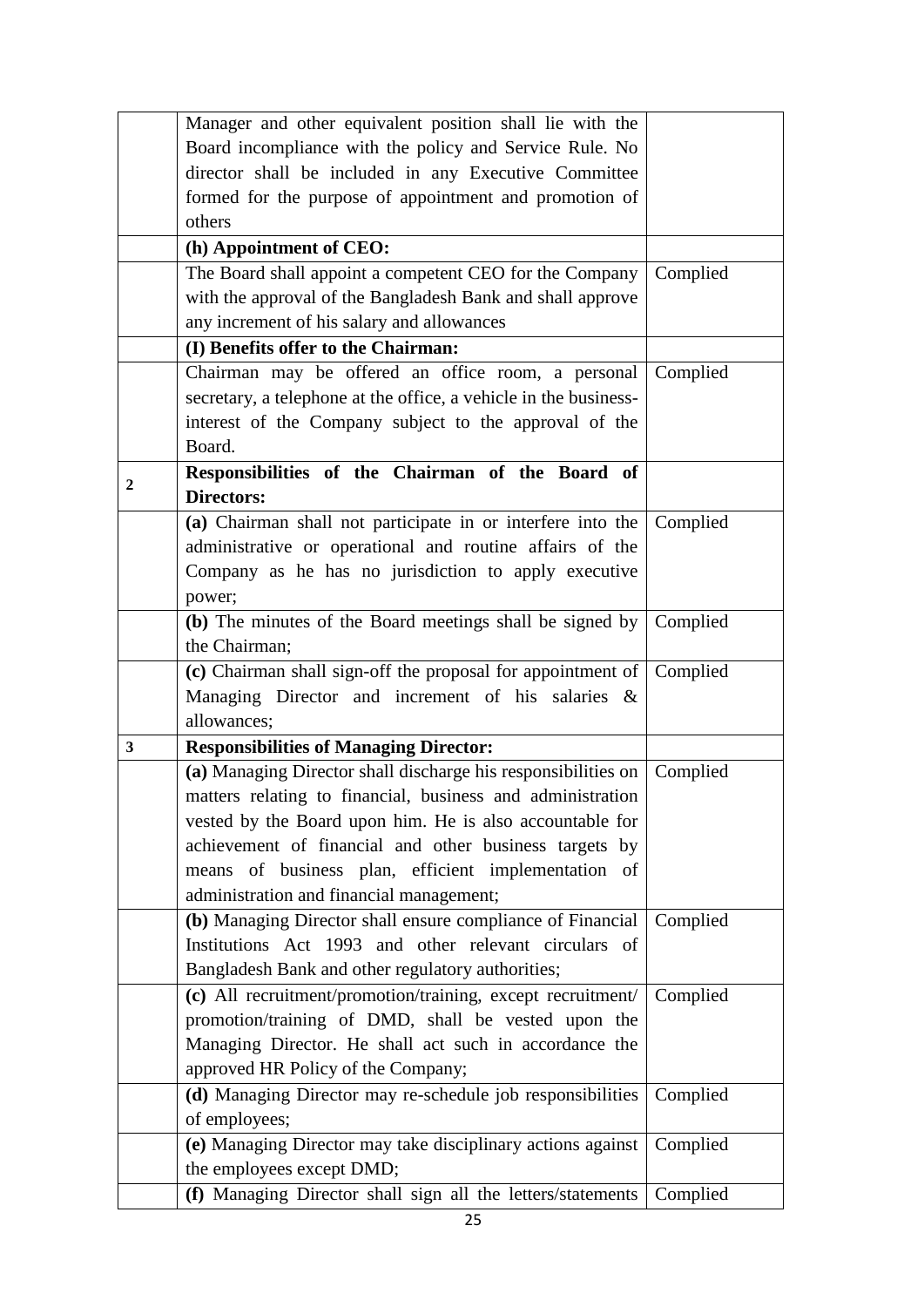| relating to compliance of polices and guidelines. However, |  |
|------------------------------------------------------------|--|
| Departmental/Unit heads may sign daily letters/statements  |  |
| as set out in DFIM circular no. 2 dated 06 January 2009 if |  |
| so authorized by MD.                                       |  |

#### **Chairman of the Board**

The Chairman of the Board is elected to the office of Chairman by the directors. The Board considers that the Chairman is independent.

#### **Role of the Chairman**

The Chairman runs the Board. The Chairman serves as the primary link between the Board and management, and works with the CEO and Company Secretary to set of the agenda for Board meetings. It is the Chairman's responsibility to provide leadership to the Board and ensure that the Board works effectively and discharges its responsibilities as directors of the Company. Chairman of the Board & CEO of the company are different person. The Chairman of the Board is not the Chief Executive of the Company. The role of Chairman and the CEO & Managing Directors are independent and separate.

#### **Role of the CEO & Managing Director**

The CEO & Managing Director performs three fundamentals roles in the Company:

- First, CEO as a leader establishes and directs the vision and mission of the team. In this capacity, the CEO is the source of visionary strength of the Company and keeps it on a consistent track to achieving the vision;
- Second, CEO is a manager. In this role, the CEO is responsible for directing the operational activities of the Company by scheduling the utilization of the Company's resources, including people and capital equipment. In this way, the CEO gets things done through the efforts of the people in the Company. The CEO is responsible for establishing and executing the Company's operating plan that is necessary to achieve the Company's objectives;
- Third, CEO is a coach, and as such picks the people for the management team and improves the performance of people through ongoing counseling. As a coach, the CEO works with people to help them become greater contributors by helping them improve their efficiency and effectiveness.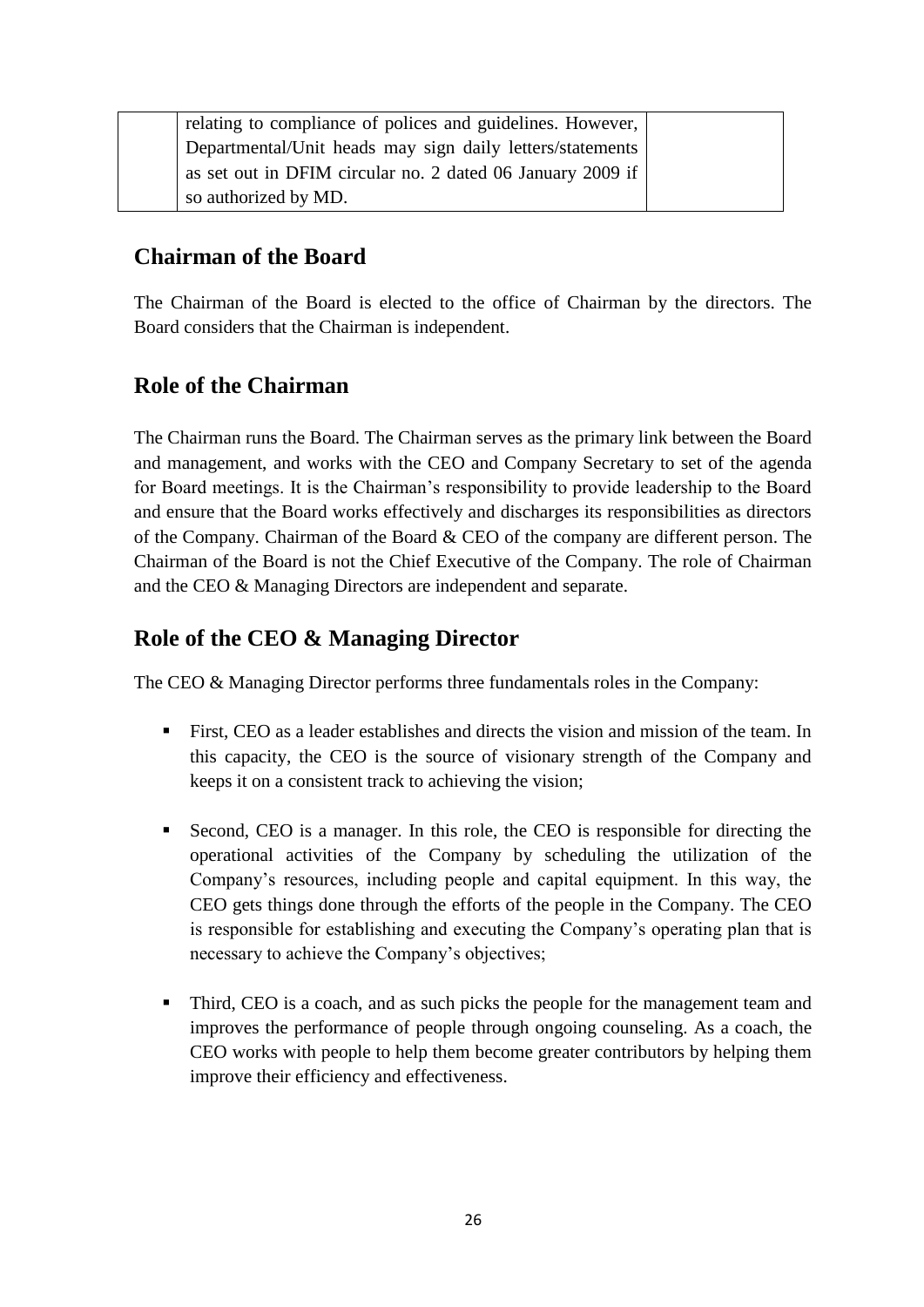## **Conduct for the Board Members**

The Board of Directors of Agrani SME Financing Company Limited is committed to the highest standards of conduct in their relationships with its employees, customers, members, shareholders, regulators and the public.

A Director of Agrani SME Financing Company Limited always:

- Seeks to use due care in the performance of his/her duties, be loyal to the Company, act in good faith and in a manner such director reasonably believes to be not opposed to the best interests of the Company;
- **Avoids:**
	- i) Appropriating corporate business opportunities for themselves that are discovered through the use of Company property or information or their position as Board Member;
	- ii) Using Company property or information, or their position as Board Competing with the Company.
	- iii) Member, for personal gain; and
- Endeavors to avoid having his or her private interests interfere with the interests of the Company;
- Ensures that management is causing the Company's assets, proprietary information and resources to be used by the Company and its employees only for legitimate business purposes of the Company;
- Maintains the confidentiality of information entrusted to them in carrying out their duties and responsibilities, except where disclosure is approved by the company or legally mandated or if such information is in the public domain;
- Endeavors to deal fairly, and should promote fair dealing by the Company, its employees and agents, with customers, suppliers and employees;
- Complies and endeavors to ensure that the management is causing the Company to comply with applicable laws, rules and regulations;
- **Endeavors to ensure that management is causing the Company to promote ethical** behavior and to encourage employees to report evidence of illegal or unethical behavior to the CEO & Managing Director of the Company.

## **Board Meeting**

#### **Holding of the Board meeting**

The meetings of the Board of Directors of the Company are normally held at the Registered Corporate Head Office of the Company. The meetings are held frequently, at least once in a month, to discharge its responsibilities and functions as mentioned above. Meeting is scheduled well in advance and the notice of each Board meeting is given, in writing, to each director by the Company Secretary.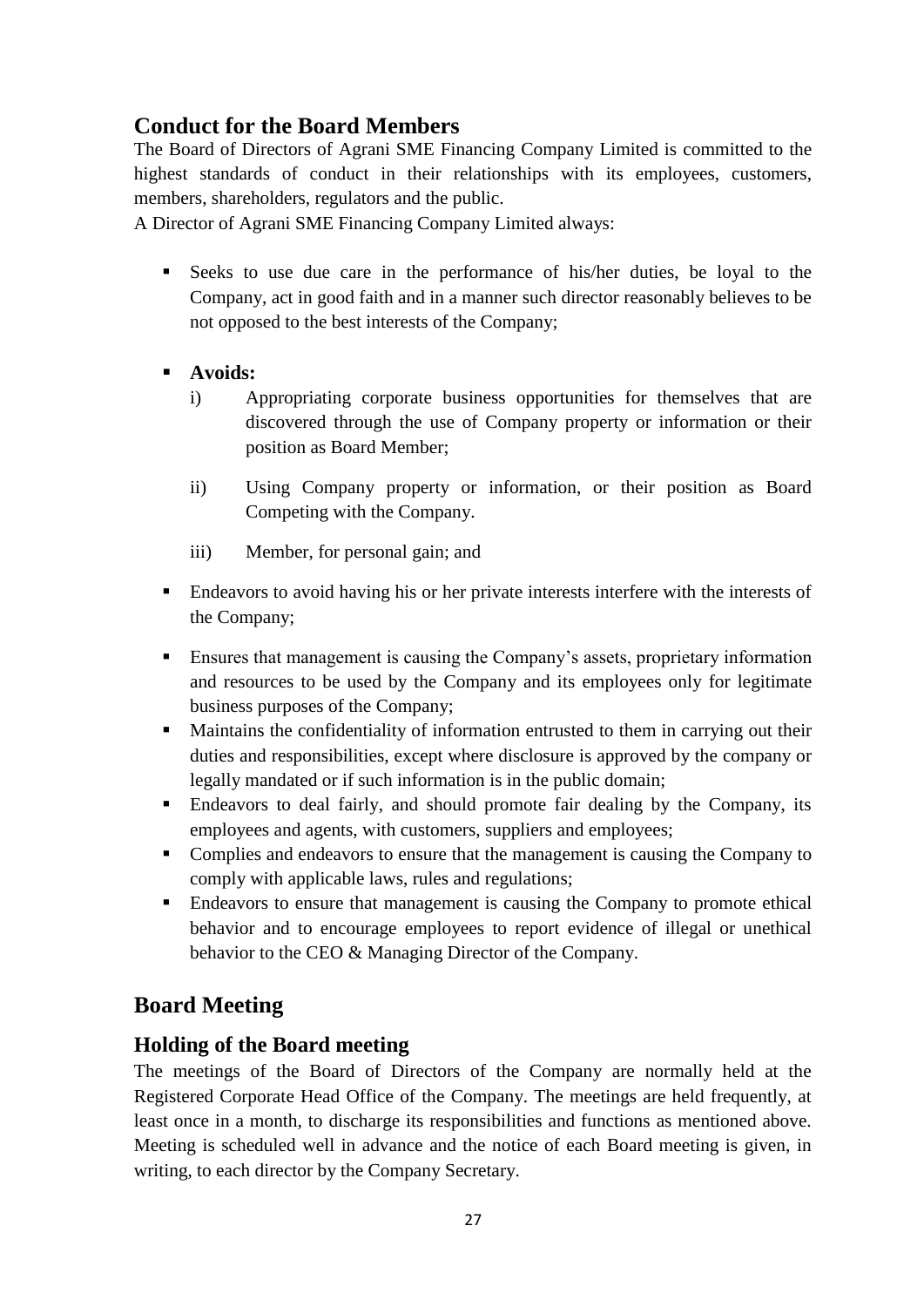#### **Process of holding Board meeting**

The Company Secretary prepares the detailed agenda for the meeting. The Board papers comprising the agenda, explanatory notes and proposed resolutions are circulated to the directors in advance for their review. The members of the Board have complete access to all information of the Company enabling them to work efficiently. The members of the Board are also free to recommend inclusion of any matter of the agenda for discussions. The Company Secretary always attends the Board meeting other senior management is invited to attend Board meeting to provide additional inputs to the items being discussed by the Board and make necessary presentations.

There are procedures, at Agrani SME Financing Company Limited, for keeping the Board up-to-date with the Company's activities and relevant external developments. These includes senior management presenting significant matters to the Board and it being able to seek further information on any issue relating to performance, strategy, outlook, etc.

It has been attempted in this report to present the governance practices and principles being followed at the company as best suited to the needs of the company's business and stakeholders. Disclosures and governance practices are continually revisited, reviewed and revised to respond to the needs of business and ensure that the standards are at par with the globally recognized practices of governance, so as to meet the expectations of all our stakeholders.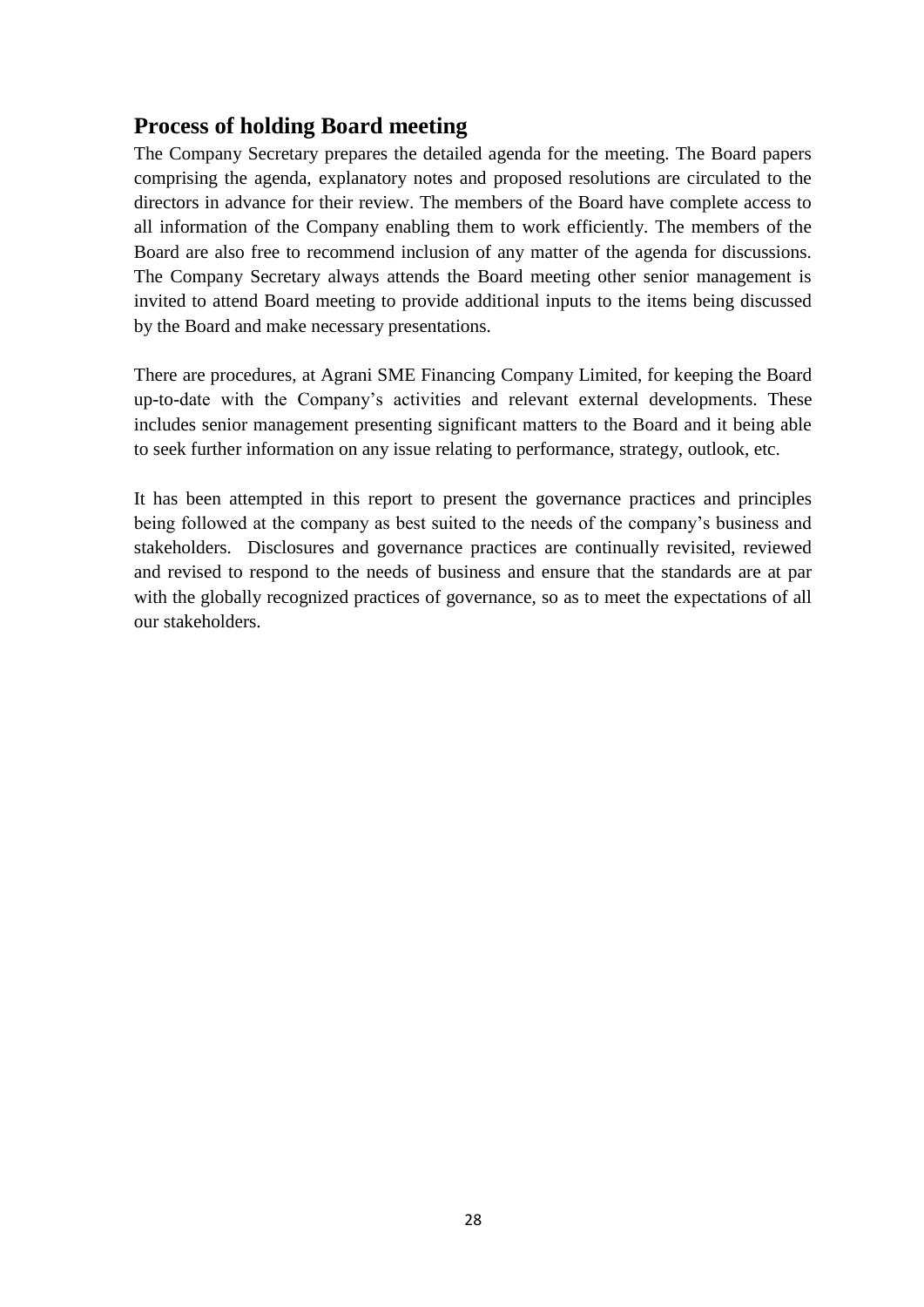# **Directors' Report to the Shareholders**

Bismillahir Rahmanir Rahim

Respected Shareholders Assalamu Alaikum

On behalf of the Board of Directors, I am pleased to present the annual report and the audited financial statements of the company for the year ended 31 December 2014 together with the Auditors' Report thereon, for consideration and approval of our valued Shareholders. These were approved by the Board of Directors of the Company. This Directors' Report is in compliance with the section 184 of the Companies Act 1994, guidelines of Bangladesh Bank and other applicable rules and regulation in the country. Relevant disclosures and explanations relating to certain issues have been given by the Directors, which they consider important to ensure transparency and good governance practices. We believe it is comprehensive enough to understand our business, operational procedures and overall performance at a glance.

#### **Global Economy**

Global growth in 2014 was lower than initially expected continuing a pattern of disappointing out turns over the first several years. Growth picked up only marginally in 2014 to 2.6% from 2.5% in 2013. A global recovery was also hampered by some new challenges including a number of unexpected stock, heightened geographical conflicts in various areas of the world. United States has managed to maintain an annual growth rate above 2% in 2014. However in economic situation in Europe has stagnated particularly in euro area where growth is exceptionally weak. Growth rate in developing countries economies in transition have become more divergent 2014. In the large economies Germany started the year strongly, but has since slowed significantly. Regarding other developed countries New Zealand became the first developed country in tighten its monetary policy since after the great Recession. GDP estimated to grow favorably in Canada and Australia. Among the developing countries, Africa's overall growth momentum is sat to continue with GDP growth expected to accelerate from 3.5% in 2014 to 4.6% in 2015. East Asia has maintained the distinction of the world's fastest growing region with GDP growth estimated at 6.1% in 2014. Economic growth in South Asia is sat to gradually pick up from an estimated 4.9% in 2014 to 5.4% in 2015. While the recovery will be led by India, which accounts for about 70% of regional output, other economies like Bangladesh and Iran are also projected to see stronger growth. In the Middle East lower oil prices and armed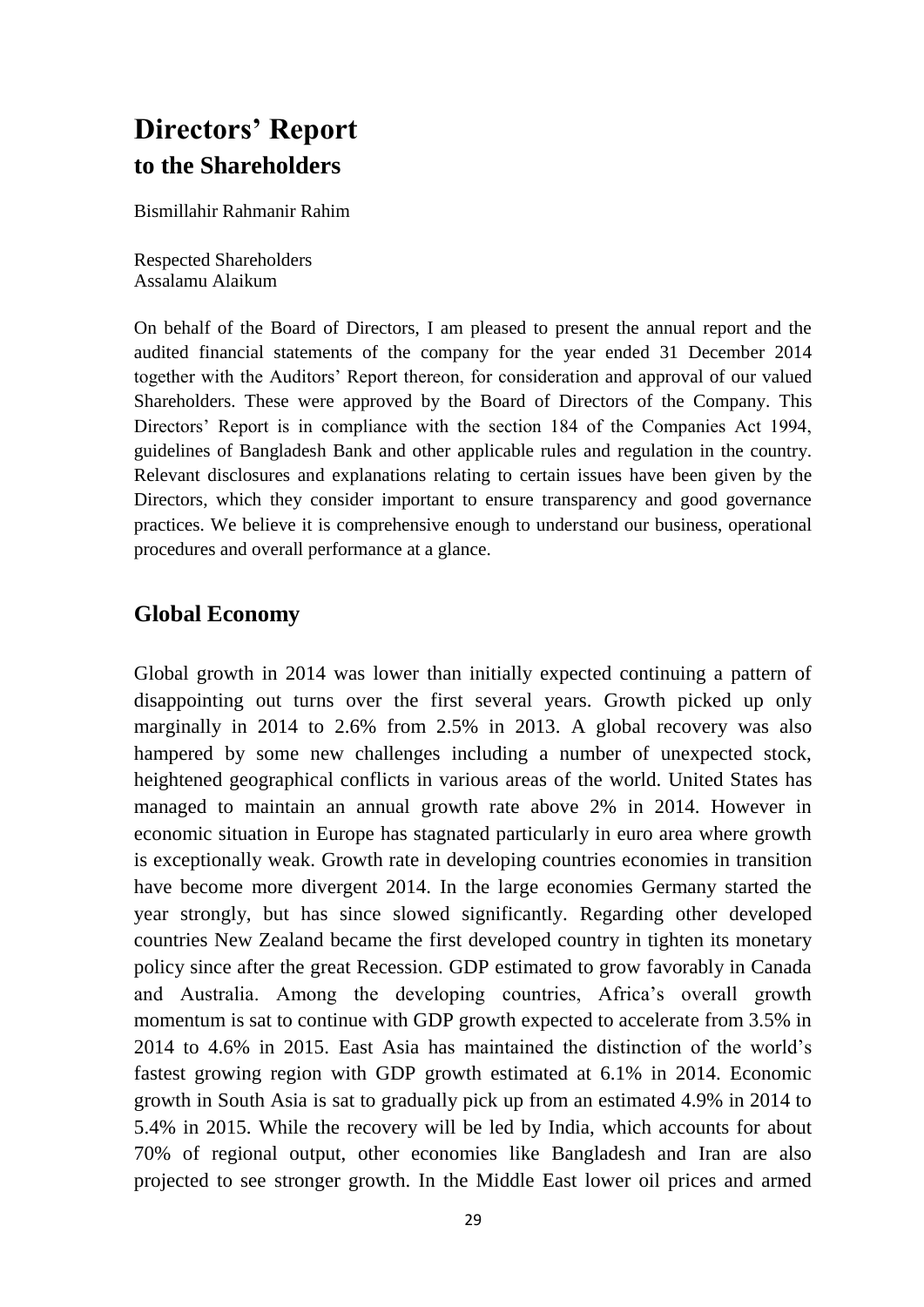conflicts in Iraq. Russian Federation has a weak economic situation and geographical strains. International prices of primary commodities have been on at downward trend in the past two years. International prices of oil declined in the second half of 2014 and are projected to continue softening in 2015-2016 as the growth of demand for oil is expected to remain weak. Nonoil commodity prices have also been on a decreasing trend, although they still remain high relative to their long-term trend of the first decades.

#### **Our Economy**

Over the last several years Bangladesh economy has been growing at a rate of 6%. After reaching 6.7% in 2010-2011 it has been on a decline trend GDP growth in FY14 almost stagnant to 6.1% compare to 6% last year. Private investment, the real driver of the economy has been downward continuously during the last fiscal years from 22.5% of GDP to 21.4%. There was practically negative growth in private investment due to political uncertainty and the inadequate improvements in the provisions of power gas and infrastructure. The international market recovery was not as it was expected, particularly in the European market. However, there some positive indicators notably in agricultural sector, which seem a hike in crop production public investment, also perform well and rose from 6.6% of GDP in FY2013 to 7.3% in FY2014. The rate of growth of tax revenue raised by NBR during July-November 2014 was lower than the rate during the corresponding period last year. Inflation is still high but stable, overall consumer inflation increased to 7.4% in FY14 relative to 6.8% in FY13 driven by an increase of food inflation part of the rise was due to supply disruptions caused by political unrest of late 2013.Another opt-repeated success of the economy is the rapid increased in the stock of international reserves to over \$ 21.6 billion. Bangladesh bank managed to keep reserve and broad money growth within target by stepping up sterilization operations. The surplus in balance of payment increased from US\$ 5.1 billion in FY13 to US\$ 5.5 billion, creating an excess supply of foreign exchange. The fiscal policy is affected by revenue collection and development budget implementation shortfalls. The overall fiscal deficit in FY14 was a modest 3.1% of GDP. Public debt as a share of GDP is declining. Capital market activities remain generally weak throughout FY14. Asset quality in the state own commercial bank in FY14 while they are aggregate stock of assets and share in the total assets of the banking system declined deposits continue to grow at a healthy rate thus ensuring adequate liquidity. Bangladesh continues to make progress on human development and reducing extreme poverty. Political uncertainty weak competitiveness are dragging acceleration of private investment and growth to sustain growth in the near and medium term private investment need to increase significantly along with improving the quality of public investment, improvement in infrastructural support and avoiding of confrontational politics will assist towards sustainable growth.

Garments workers' working in the lowest grade has been raised to BDT 5300 from 3000 amendments to labor law have been made and draft "Bangladesh Export Processing Zone (EPZ)". Labor act 2014 has been approved to protect both non-EPZ and EPZ workers,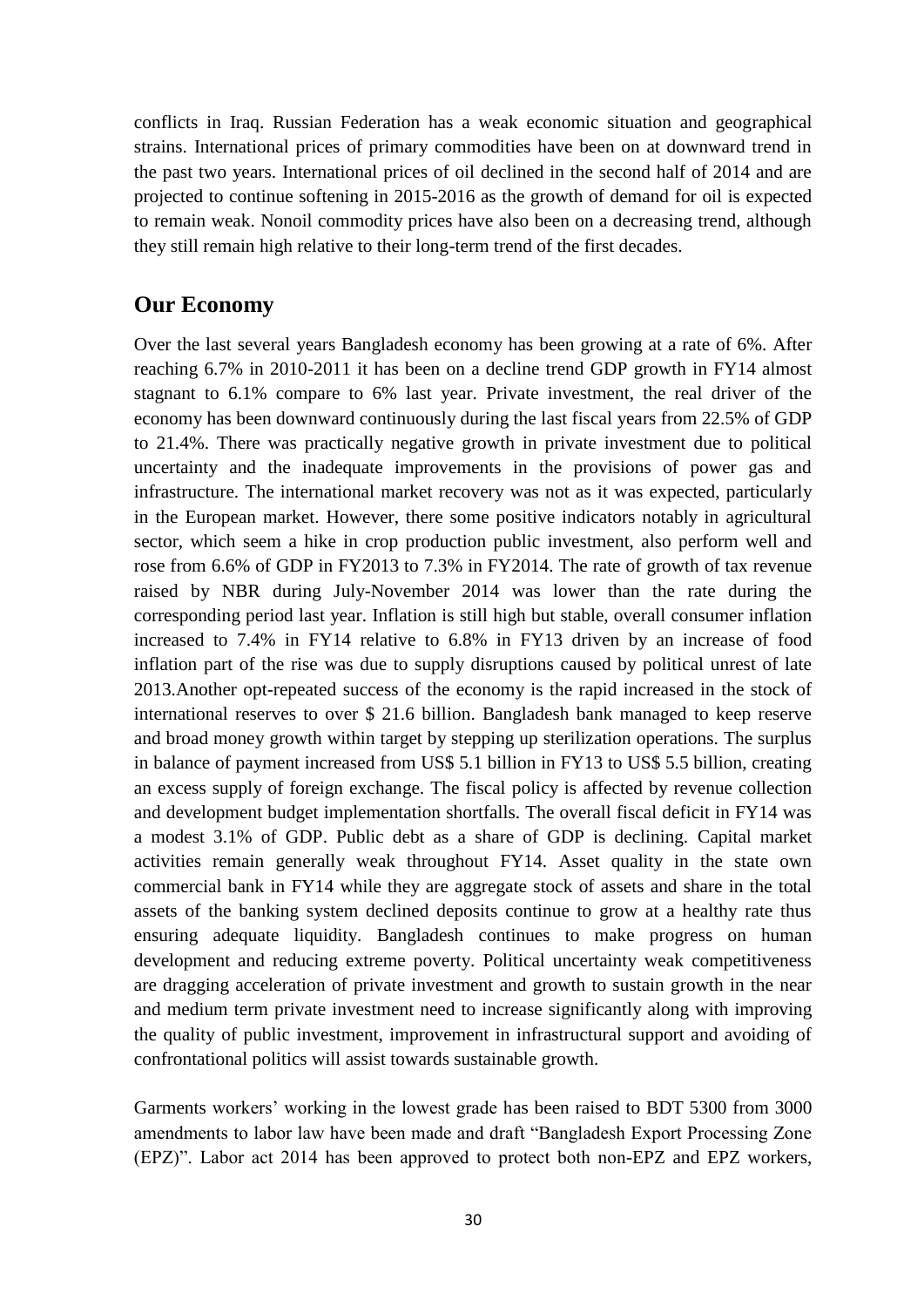fundamental rights to freedom of association and collective bargaining duty free import of the safety equipment was allowed the FY15 budget.

#### **Non-Banking Financial Institutions (NBFI) in 2014**

Currently total number of NBFI has been increased from 29 to 31 as Bangladesh Bank has approved two more financial institutions recently. Most of the NBFIs faced liquidity shortage starting from the beginning of the year. Although NBFIs increase the rate of interest on loans, they had to increase the deposit rates to collect fund. Severe liquidity crisis forced the NBFIs to squeeze loans. Overall, the business and investment scenario in private sector remained dull in 2013. Cautionary Monetary Policy stance of the Central Bank means that funds would continue to be dear exacting a price whenever it would be desirable. NBFIs have to depend on their internal sources for their fund requirement and become less dependent on the Banks. The Regulator has essentially ensured that investments are more on the core business activities with greater emphasis on the SME sector to move towards a more inclusive growth momentum.

Use of Assets has to be more rationalized, unproductive investments curtailed, funds from the Capital market redeployed and belt tightening intensified to enable the Non Banks to give a decent return to their shareholders. Non Banks shall be required to use their skill and creativity to be able to maintain the growth path. The way forward is to move cautiously minimizing risk and keep up the growth momentum.

## **Overall Performance**

We are pleased to report that Agrani SME Financing Company Limited made revenue of BDT 154 million, achieved profit after Tax of BDT 60.2 million, recorded an EPS 6.02 of compared to 3.82 in the previous year. Company's total assets remained at a better position with a growth of 5% operating resulting during 2014 are summarized below: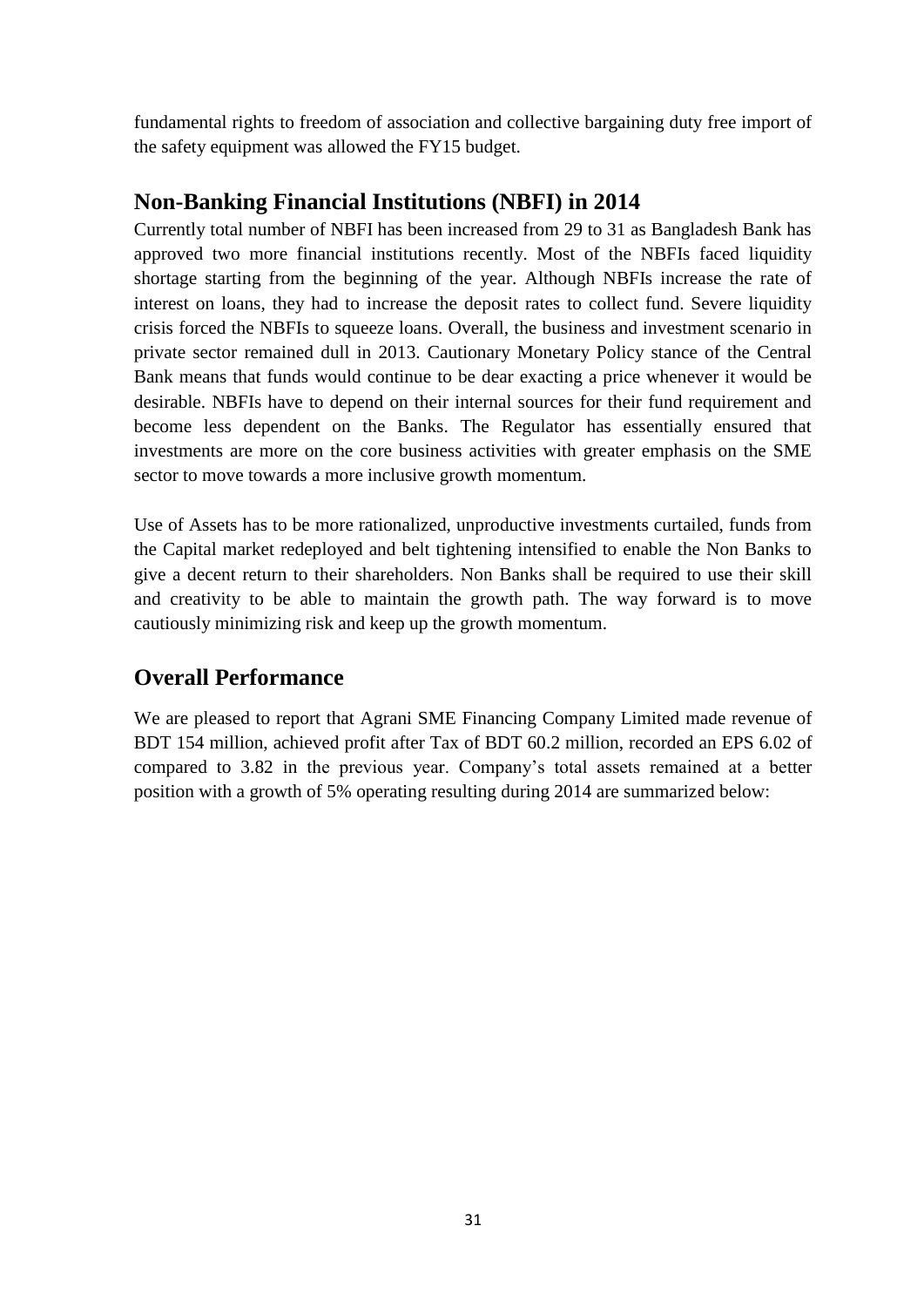| <b>Particulars</b>                               | 2014 (BDT in<br>millions) | 2013 (BDT in<br>millions) | 2012 (BDT in<br>millions) |
|--------------------------------------------------|---------------------------|---------------------------|---------------------------|
| <b>Operating Income</b>                          | 153                       | 130                       | 90                        |
| <b>Operating Expenses</b>                        | 62                        | 60                        | 40                        |
| <b>Total Operating Profit</b>                    | 91                        | 70                        | 50                        |
| Provision for income tax                         | 31.39                     | 32                        | 21                        |
| Net Profit after income<br>tax                   | 60.22                     | 38                        | 29                        |
| Per<br><b>Share</b><br><b>Earnings</b><br>(Taka) | 6.02                      | 3.82                      | 2.85                      |

#### **Loans and Advances**

Total loans and advances were Tk. 474.87 millions at 31 December 2014 representing almost nine percent higher than 2013 worth Tk. 38 millions. Movement of loans and advances were as under:

|                                   | 2014      | 2013      | 2012      |
|-----------------------------------|-----------|-----------|-----------|
| <b>Particulars</b>                | $(Tk.$ in | $(Tk.$ in | $(Tk.$ in |
|                                   | millions) | millions) | millions) |
| Opening balance at 1 January 2014 | 437.13    | 447.01    | 461.11    |
| Disbursement during the year      | 244.80    | 212.22    | 103.69    |
| Recovery during the year          | 192.80    | 196.45    | 117.79    |
| Write off during the year         | 39.76     | 25.65     |           |
| Adjustment during the year        | 25.00     |           |           |
| Closing balance at 31 December    | 474.87    | 437.13    | 447.01    |
| 2014                              |           |           |           |

Recovery position of the loans and advances was almost 91%. Out of total loans and advances balance Tk. 53.21 million i.e. 11.21% was classified for which necessary provisions were kept. At the end of the year 2014, a total number of 2061 enterprises have been established which have generated employment opportunities for 6312 persons. Out of the total employment 2115 were female and 3993 were male.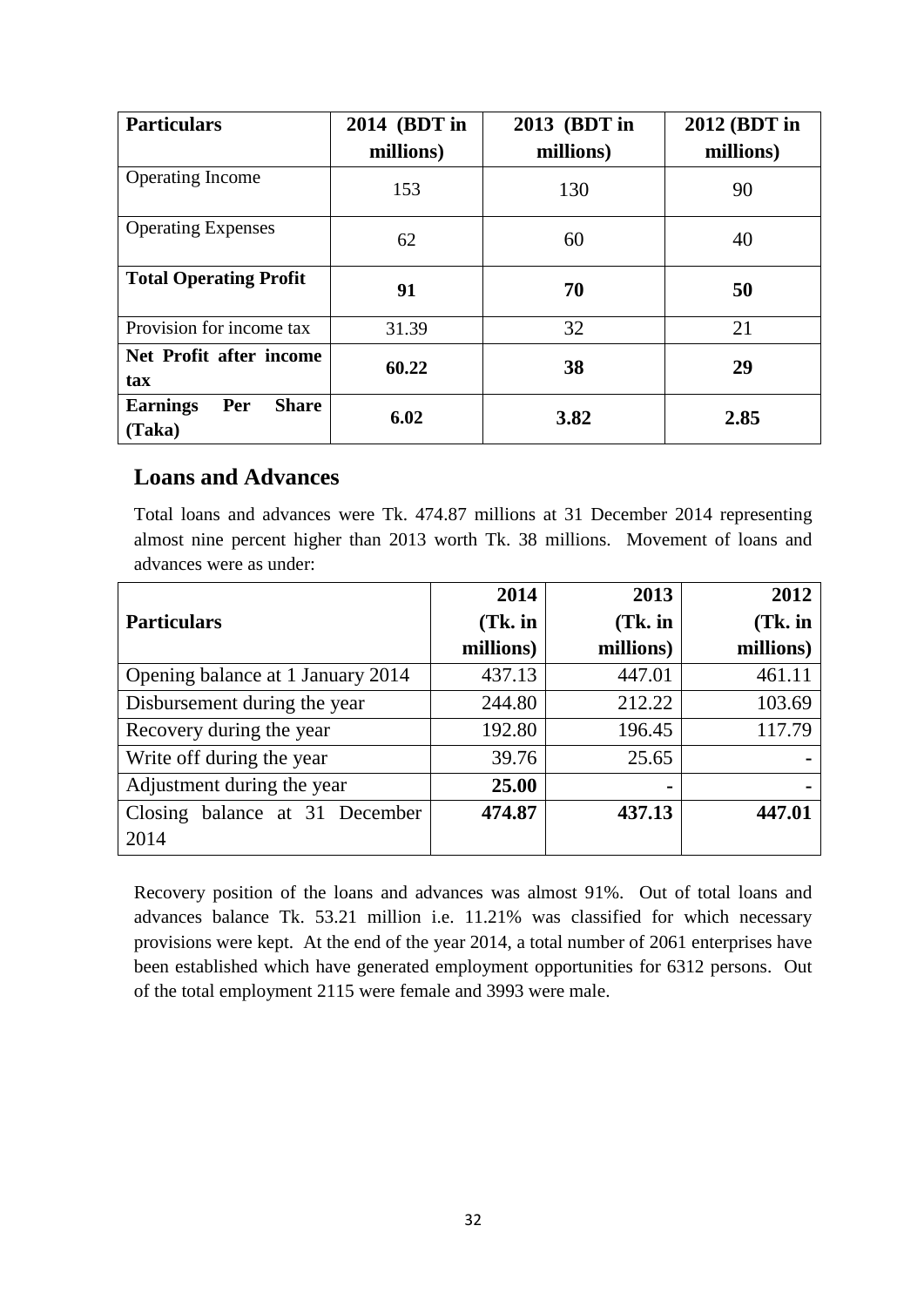# **Liquidity Position**

Liquid position of the company was satisfactory. Details of liquidity assets of the company were as under:

| Particulars                    | 2014      | 2013      | 2012      |
|--------------------------------|-----------|-----------|-----------|
|                                | $(Tk.$ in | $(Tk.$ in | $(Tk.$ in |
|                                | millions) | millions) | millions) |
| Short term deposit with other  | 107.53    | 147.17    | 130.13    |
| bank and financial institution |           |           |           |
| Fixed deposit with other bank  | 716.87    | 677.20    | 645.65    |
| and financial institutions     |           |           |           |
| <b>Total:</b>                  | 824.40    | 824.37    | 775.78    |

Total liquid asset represents 61% of total assets of the Company.

#### **Shareholders' Equity**

Total shareholder equity at the end of the year was Tk. 1179.33 million representing 5.37 percent higher than 2013 worth Tk. 1119.19 million. Shareholders' equity as at 31 December is summarized below:

| <b>Particulars</b>       | 2014       |               | 2013       |               | 2012       |               |
|--------------------------|------------|---------------|------------|---------------|------------|---------------|
|                          | (Tk.<br>in | $\frac{6}{6}$ | (Tk.<br>in | $\frac{0}{0}$ | (Tk)<br>in | $\frac{0}{0}$ |
|                          | millions)  |               | millions)  |               | millions)  |               |
| <b>Share Capital</b>     | 1000.00    | 84.79         | 1000.00    | 89.35         | 1000.00    | 92.54         |
| <b>Statutory Reserve</b> | 25.39      | 2.15          | 13.35      | 1.19          | 5.71       | 0.53          |
| <b>General Reserve</b>   | 54.73      | 4.64          | 54.73      | 4.89          | 54.73      | 5.06          |
| <b>Retained Earnings</b> | 99.21      | 8.41          | 51.11      | 4.57          | 20.22      | 1.87          |
| /(Losses)                |            |               |            |               |            |               |
|                          | 1179.33    | 100.00        | 1119.19    | 100.00        | 1080.66    | 100.00        |

#### **MATERIAL CHANGES AFTER BALANCE SHEET DATE (31ST DECEMBER 2014)**

There have been no material changes and commitments between the end of FY14 and the date of this report, affecting the financial position of the Company.

#### **ACCOUNTING POLICIES AND MAINTENANCE OF BOOKS OF ACCOUNTS**

The Directors consider that in preparing the Financial Statements, the Company has used appropriate accounting policies, consistently applied and supported by reasonable and prudent judgments and estimates and that all International Accounting Standards as adopted by the Institute of Chartered Accountants of Bangladesh (ICAB) have been followed. In preparing financial statements, information has been obtained from the books of accounts, which have been maintained properly as required by the applicable rules and regulations.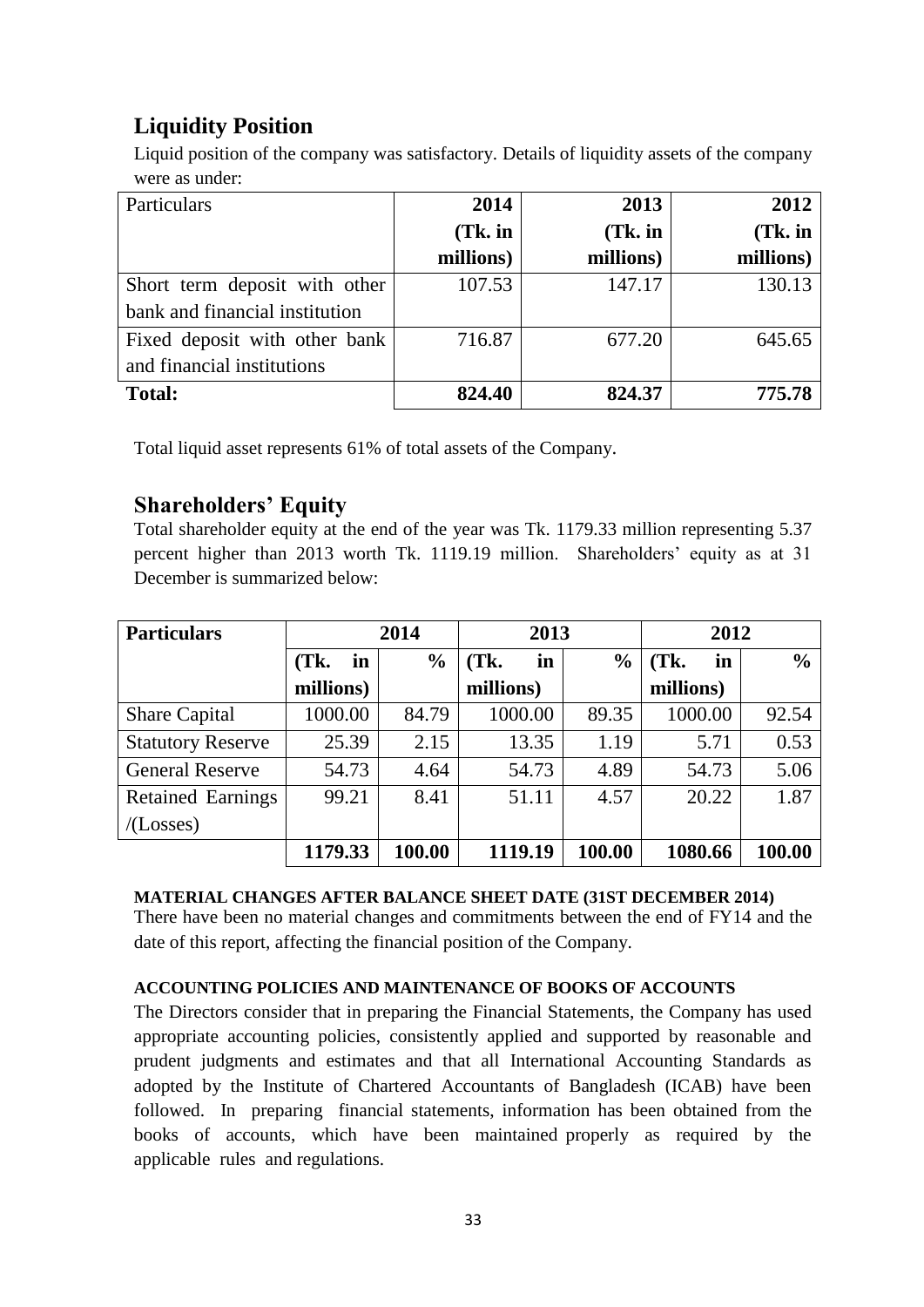#### **DIRECTORS' RESPONSIBILITIES OF PREPARATION OF FINANCIAL STATEMENTS**

The Directors are of the view that the Annual Report and Company's financial statements have been prepared in accordance with applicable laws and regulations and as per requirement of regulatory authorities. The Board confirms that a true and fair view of the state of the affairs of the Company has been ensured while preparing the Financial Statements of the Company.

#### **OBSERVANCE OF IAS, BAS, BFRS & APPLICABLE LAWS**

The Directors have the responsibility for ensuring that the Company keeps accounting records which disclose with reasonable accuracy the financial position of the Company and which enable us to ensure that the financial statements comply with the Companies Act, 1994, the Financial Institutions Act, 1993, and the Bangladesh Securities and Exchange Rules, 1987. The Directors also confirm that the financial statements have been prepared in accordance with the Bangladesh Accounting Standards and other applicable rules and regulations.

#### **FAIRNESS OF THE ACCOUNTS**

The Directors accept responsibility for the annual financial statements, which have been prepared using appropriate accounting policies supported by reasonable and prudent judgments and estimates, in conformity with International Financial Reporting Standards (IFRS) and the requirements of Companies Act, 1994. The Directors are of the opinion that the financial statements give a true and fair view of the state of the financial affairs of the Company and of their profits for the year ended 31 December, 2014.

#### **INTERNAL CONTROL**

Internal control including financial, operational and compliance controls and risk management systems, maintained by Management and that was in place throughout the financial year and up to and as of the date of this report, is adequate to meet the needs of the company in its current business environment. Management will follow up and review the status of actions on recommendations made by the internal control. The Board reviews regular reports from the management on the key operating statistics, as well as legal and regulatory matters. The Board also approves any changes or amendments to the company's policies.

#### **GOING CONCERN**

The Board of Directors has reviewed the Company's overall business plans, strategies and pleased that the Company has adequate resources to continue its operations in the projected future. Directors fee it is appropriate to adopt going concern assumption and there is no material uncertainty in preparing the Financial Statements.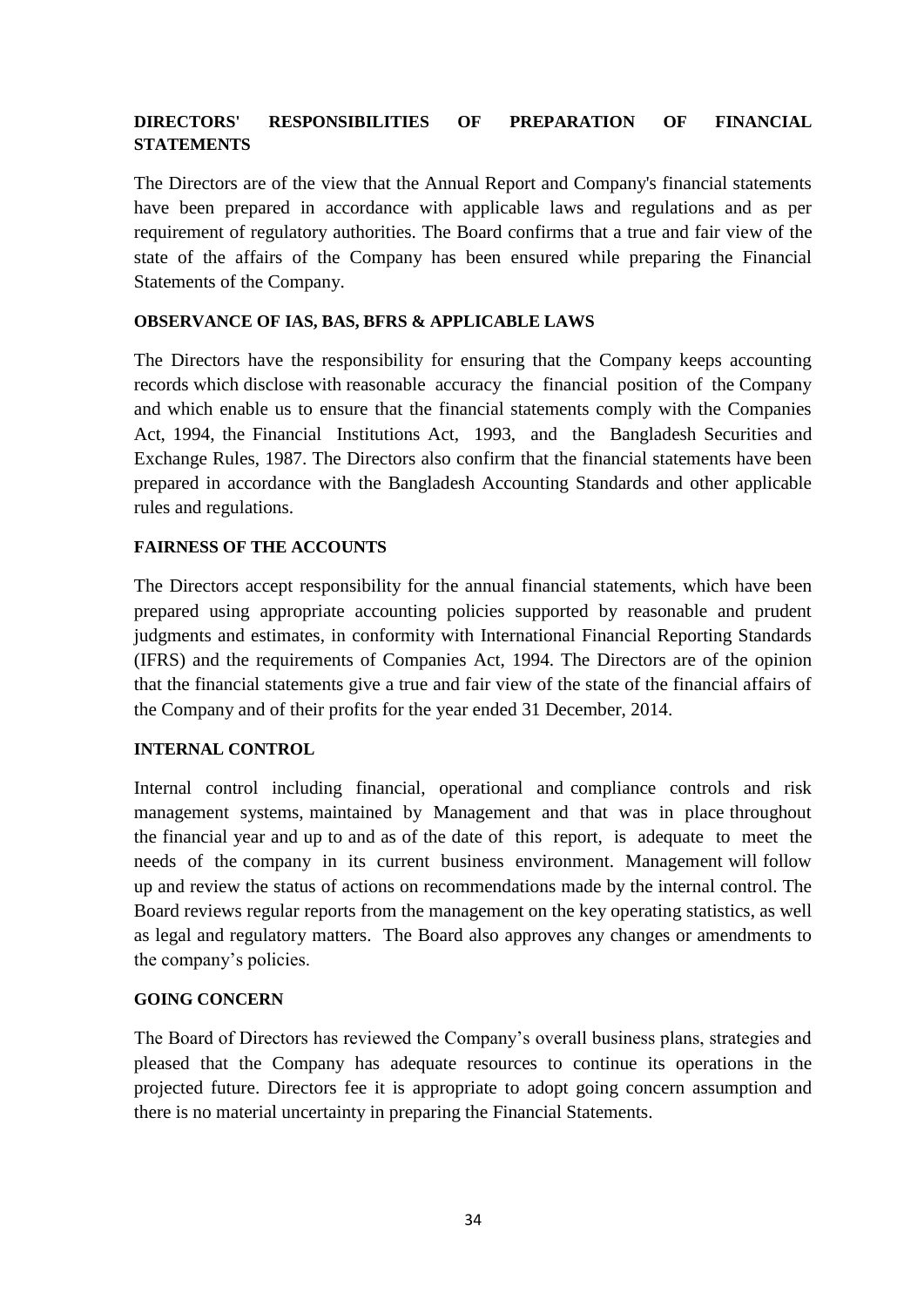#### **RISK AND CONCERNS:**

The Board of Directors is in charge of determining the Company's fundamental attitude toward risk while setting out the risk principles as well as the level of risk exposure. The Board of Directors are responsible for formulating risk policies, determining methods to measure and manage risk, setting commensurate risk limits and monitoring their performance. Fundamental principles of Agrani SME Financing Company Limited's risk management philosophy are:

• Effectively managing and monitoring credit, interest rate, liquidity, market and operational risk and providing for appropriate allocation of capital among the types of risk.

• Managing risk in a forward-looking manner and identifying and analyzing risks from the beginning with the help of steering risk strategies, models and parameters.

• Creating maximum value for the shareholders, depositors and employees in long term

• Being financially reliable and strong and establishing business relations with the stakeholders that will last for many years by creating the image of a financial institution that will stay in business permanently

• Complying with Basel II and other guiding principles of Bangladesh Bank.

#### **Return to Shareholders**

Your company has always believed in giving good returns to the shareholders. This is the third year with full operation of the company. So you will agree with me that in competitive market three years operation is not sufficient to pay dividend. However, we can safely assure you that in future with the blessings of the Almighty, we shall enter into a higher growth to pay returns to our shareholders.

#### **CONTRIBUTION TO THE NATIONAL EXCHEQUER AND THE ECONOMY**

During the year 2014, the company contributed a total amount of BDT 23.72 million as Corporate Tax, BDT 7.67 million as TDS in total BDT 31.39 million was paid to the national exchequer. Agrani SME Financing Company Limited always upholds its responsibilities to the development of the society and the country as a whole. We encourage our employees to participate in social and charitable programs.

#### **CSR ACTIVITIES**

During the year 2014, the company contributed a total amount of BDT 1,626,690 for procuring 5000 blankets and distributed these blankets to cold-heat distressed people in different parts of the country.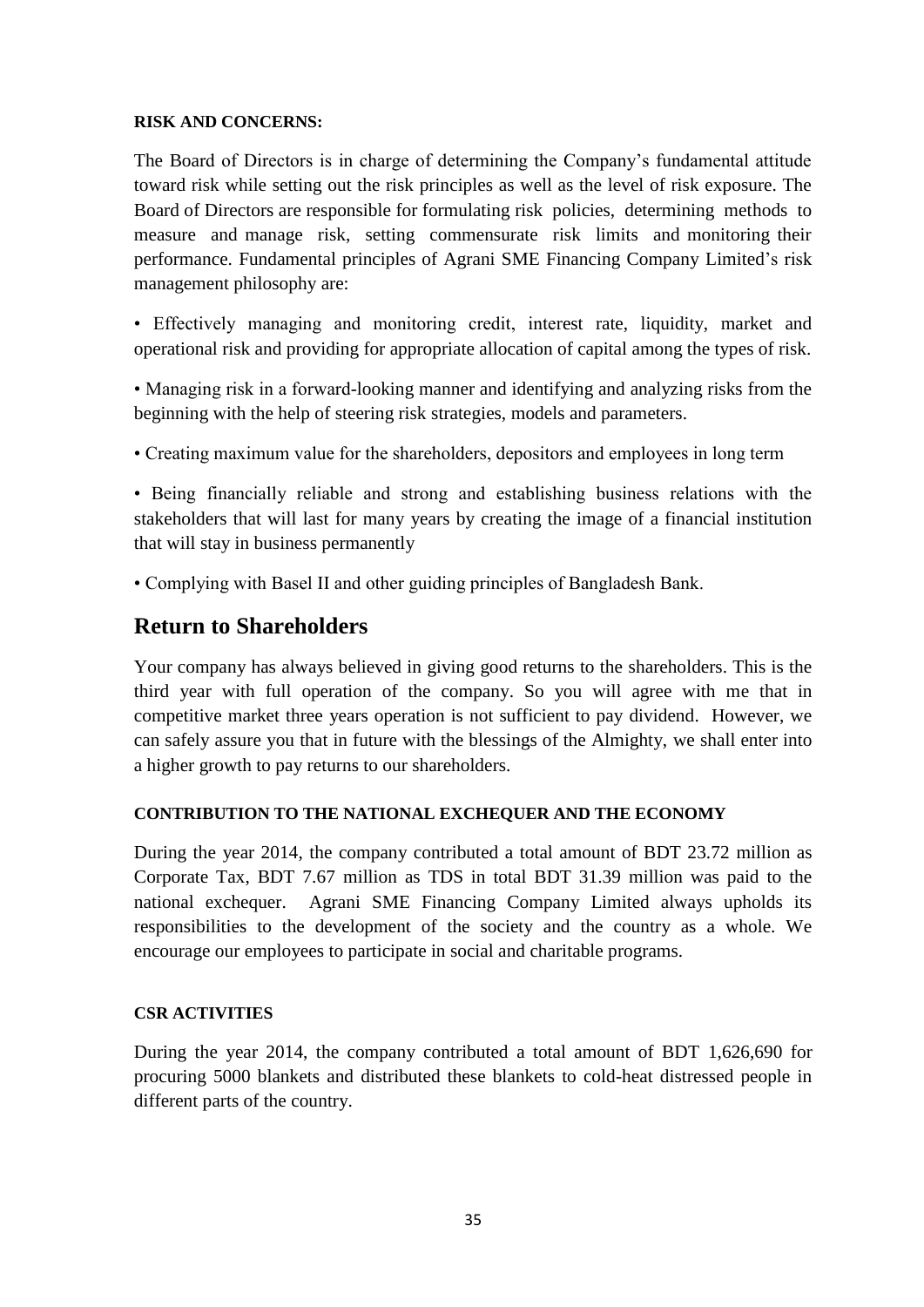#### **Our Employee-Our Asset**

In 2014, we continued to focus on communicating our vision, mission and strategies to our employees, so as to achieve a real cultural transformation fuelled by our shared values of teamwork, Integrity, Growth, Excellence, Efficiency and Relationship Building. Many initiatives have been launched to nurture talent, to boost efficiency, effectiveness, productivity and innovation, and to inculcate the spirit of service. All these initiatives are based on the recognition that each of our employees is an important asset with a part to play in our long-term sustainable future. We hire the best people for the job and strive to retain, motivate, empower and reward them for their contribution. In this way, and through our shared, humanizing spirit, I believe our people find meaning in their work and will strive to serve from the heart. Highlights of overall operation of the Company as per DFIM circular No. 11 dated December 23, 2009 are also shown in page no. 80.

#### **Corporate Governance**

Your Company has always endeavored to implement and maintain high standards of Corporate Governance norms and has been practicing the principles of good corporate Governance. Corporate Governance principles as practiced by the Company rests upon the foundation of transparency, adequate disclosures, absolute compliance with the laws, fairness, professionalism, accountability and ultimately the target of maximizing the shareholders value besides catering to the interests of the creditors, employees, the environment and the society at large. Your Company is committed to conduct its business in a manner, which will ensure sustainable, capital efficient and long- term growth and in order to achieve this the Company has built up a strong foundation for making corporate Governance a way of life by having an independent board with experts of eminence and integrity, forming a core team of top level executives with proper delegation of executive powers, inducting competent professionals across the organization and putting on place best systems, process and technology.

#### **Changes in the Board**

During 2013 all the Directors except Managing Director & CEO retired from the Board of Directors. All the above retired Directors have been reelected /reappointed as they expressed their willingness to act as the Directors of the Board.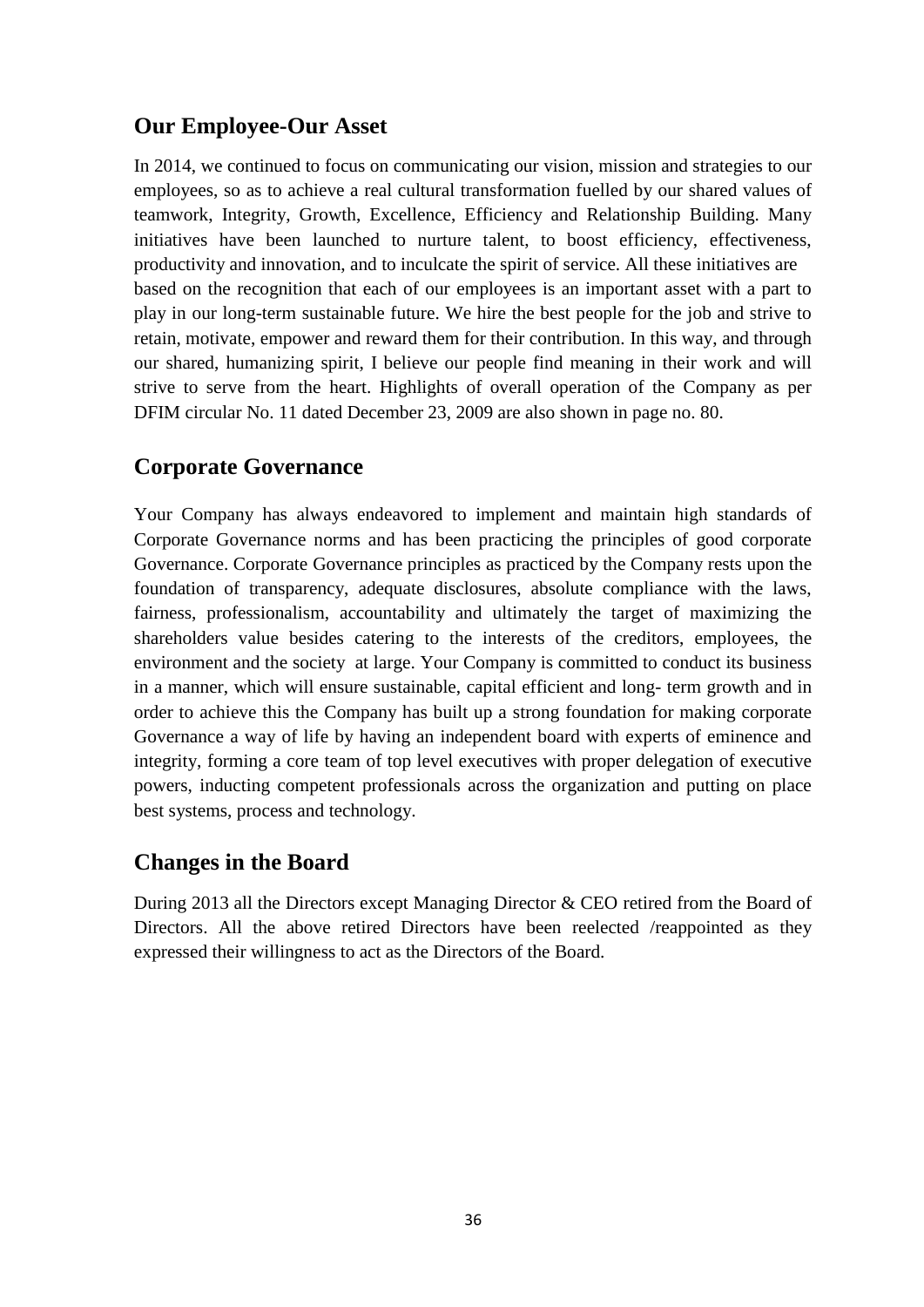# **Shareholding Pattern**

| Name and address                | <b>Status</b> | Date of original | No.of shares held |  |
|---------------------------------|---------------|------------------|-------------------|--|
|                                 |               | appointment      | in the Bank       |  |
| Mr. Syed Abdul Hamid            | Chairman      | 26/07/2010       | 9,999,988         |  |
| (Representing Agrani Bank Ltd.) | and Director  |                  |                   |  |
| Mrs. Khondker Sabera Islam      | Director      | 26/07/2010       | 2                 |  |
| Mr. A.K.M. Abdur Rafique        | Director      | 26/07/2010       | $\overline{2}$    |  |
| Muhammad Awal Khan              | Director      | 23/06/2014       | $\overline{2}$    |  |
| Mizanur Rahman Khan             | Director      | 01/12/2014       | $\overline{2}$    |  |
| Mr. Nazrul Islam Farazi         | Director      | 24/04/2012       | $\overline{2}$    |  |
| Mr. A.K.M. Mujibur Rahman       | Managing      |                  |                   |  |
|                                 | Director and  | 26/07/2010       | 2                 |  |
|                                 | Chief         |                  |                   |  |
|                                 | Executive     |                  |                   |  |

Shareholding patterns of the Company as at the end of the year 2014 is as under

#### **Board Meetings and Attendance by the Directors**

During the year ended on December 31, 2014 at total of 13 Boarding Meetings were held and attendance by the Directors is summarized below:

| <b>Name of the Directors</b>                    |    | <b>Meetings</b><br><b>Attended</b> | <b>Attendance</b><br>of Total<br>meeting | Remunerat<br>ion paid on<br>attending |
|-------------------------------------------------|----|------------------------------------|------------------------------------------|---------------------------------------|
|                                                 |    |                                    | held                                     | the meeting                           |
| Syed Abdul Hamid                                |    | 13                                 | 100%                                     | 65,000                                |
| Khondker Sabera Islam                           | 13 | 13                                 | 100%                                     | 65,000                                |
| Krishibid A.K.M.Abdur Rafique                   |    | 13                                 | 100%                                     | 65,000                                |
| Md. Obayed Ullah Al Masud (up to 29 Oct.2014)   |    | 10                                 | 91%                                      | 50,000                                |
| Haradhan Chandra Das (up to 23 June 2014)       |    | $\overline{4}$                     | 80%                                      | 40,000                                |
| Muhammad Awal Khan (Joined on 23 June,<br>2014) |    | 7                                  | 100%                                     | $35,000/-$                            |
| Md. Shams Ul Islam (up to 29 Oct. 2014)         |    | 8                                  | 100%                                     | $40,000/-$                            |
| Mizanur Rahman Khan (Joined on 1 Dec. 2014)     |    | $\overline{2}$                     | 100%                                     | $10,000/-$                            |
| Md. Nazrul Islam Farazi                         |    | 9                                  | 69%                                      | 45,000                                |
| A.K.M. Mujibur Rahman                           | 13 | 13                                 | 100%                                     |                                       |